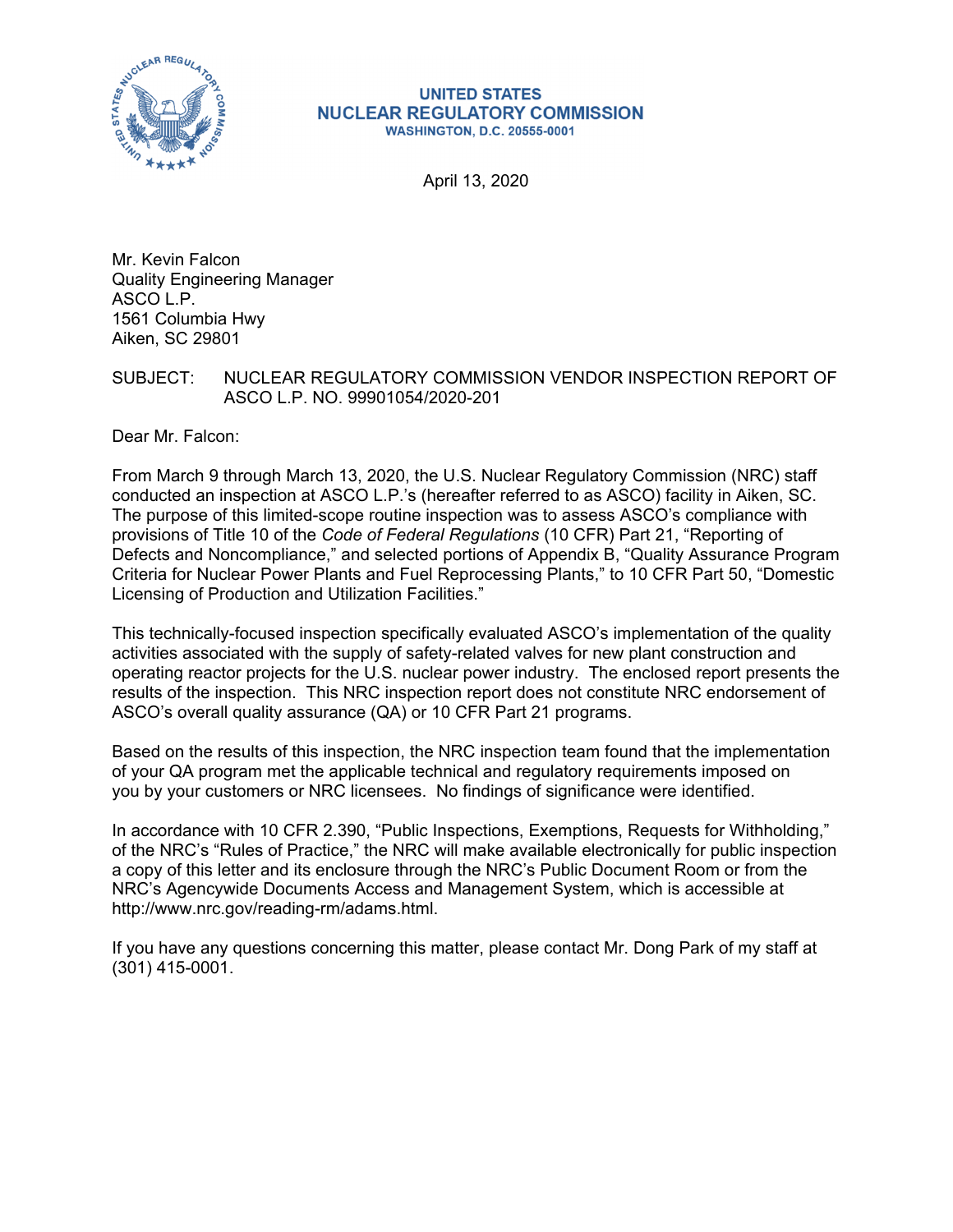Kerri A. Kavanagh, Chief **/RA/**  Quality Assurance and Vendor Inspection Branch Division of Reactor Oversight Office of Nuclear Reactor Regulation

Docket No.: 99901054

EPID No.: I-2020-201-0028

Enclosures:

1. Inspection Report No. 99901054/2020-201 and Attachment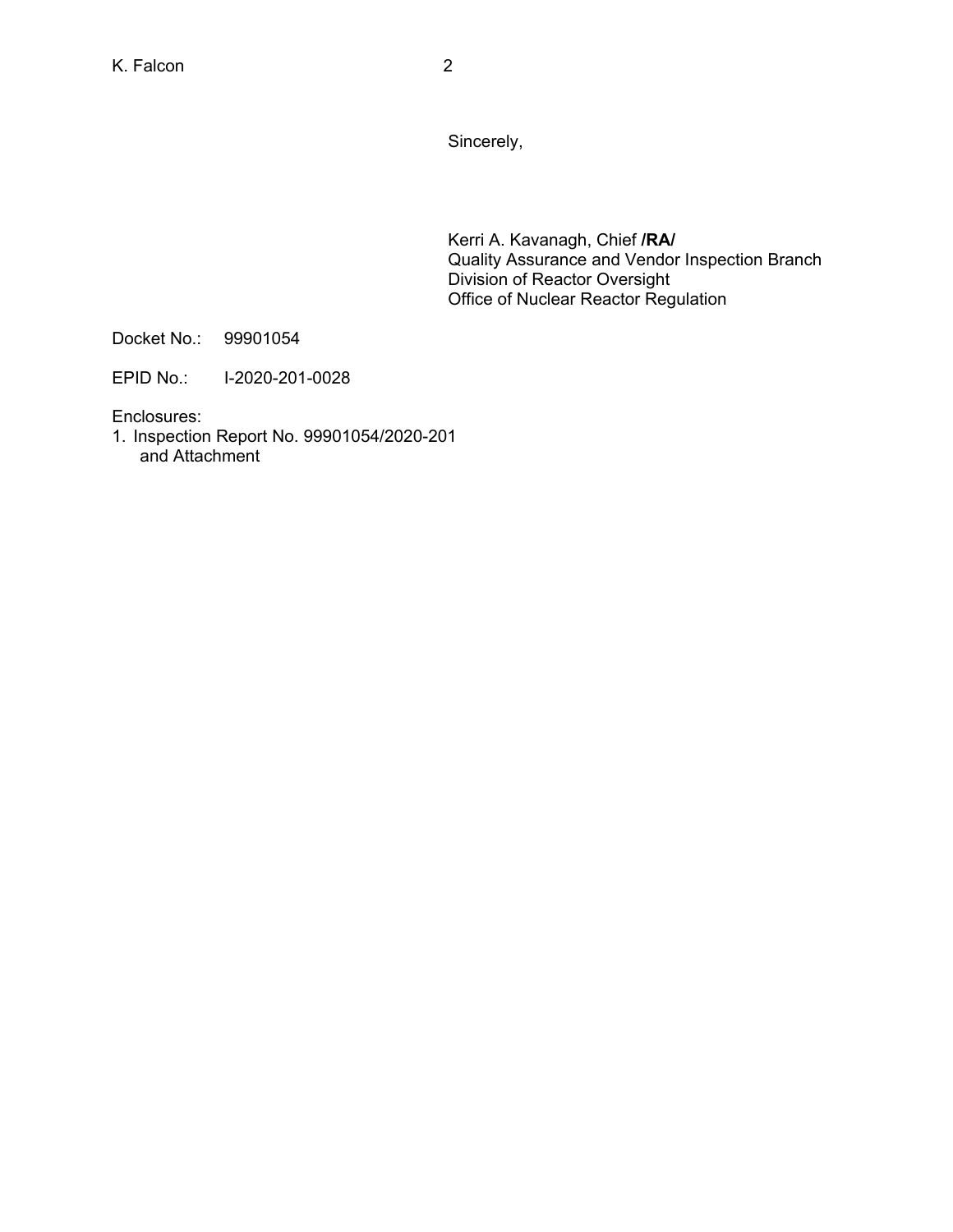# SUBJECT: NUCLEAR REGULATORY COMMISSION VENDOR INSPECTION REPORT OF ASCO L.P. NO. 99901054/2020-201 Dated: April 13, 2020

DISTRIBUTION: Kevin.Falcon@Emerson.com ConE\_Resource CMiller RFelts MYoung ASakadales NRR\_DRO\_IQVB Distribution

|               | <b>ADAMS Accession No.: ML20097J376</b> | <b>NRR-106</b> |              |
|---------------|-----------------------------------------|----------------|--------------|
| <b>OFFICE</b> | NRR/DRO/IQVB                            | NRR/DRO/IQVB   | NRR/DRO/IQVB |
| <b>NAME</b>   | DPark*                                  | GGalletti*     | THerrity*    |
| <b>DATE</b>   | 04/13/2020                              | 04/8/2020      | 04/8/2020    |
| <b>OFFICE</b> | NRR/DRO/IQVB                            | NRR/DRO/IQVB   |              |
| <b>NAME</b>   | YDiaz-Castillo*                         | KKavanagh*     |              |
| <b>DATE</b>   | 04/8/2020                               | 04/13/2020     |              |

**OFFICIAL RECORD COPY**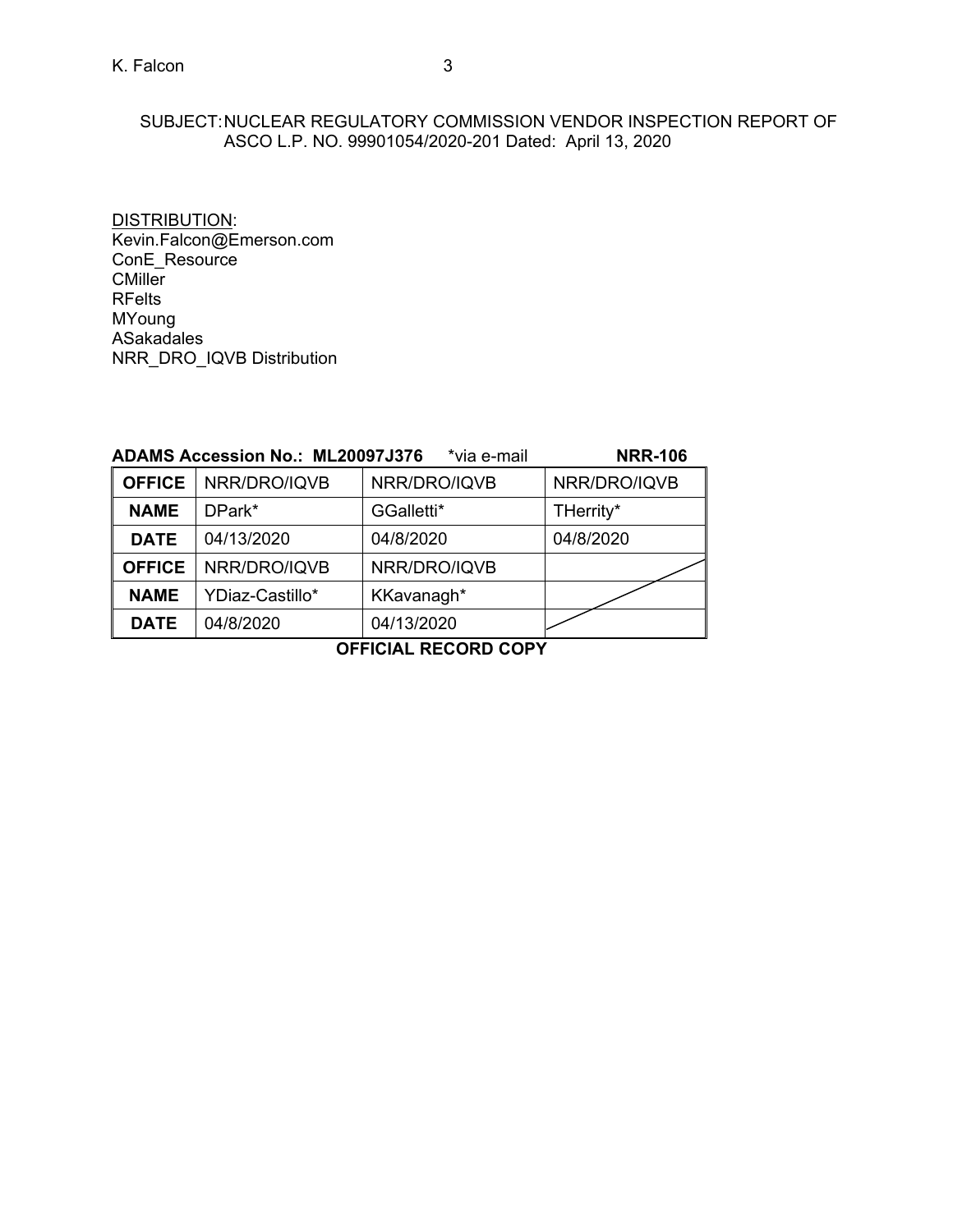# **U.S. NUCLEAR REGULATORY COMMISSION OFFICE OF NUCLEAR REACTOR REGULATION DIVISION OF REACTOR OVERSIGHT VENDOR INSPECTION REPORT**

| Docket No.:                       | 99901054                                                                                                                                                    |                                                                           |  |
|-----------------------------------|-------------------------------------------------------------------------------------------------------------------------------------------------------------|---------------------------------------------------------------------------|--|
| Report No.:                       | 99901054/2020-201                                                                                                                                           |                                                                           |  |
| Vendor:                           | ASCO L.P.<br>1561 Columbia Hwy<br>Aiken, SC 55317                                                                                                           |                                                                           |  |
| <b>Vendor Contact:</b>            | Mr. Kevin Falcon<br><b>Quality Engineering Manager</b><br>Email: Kevin.Falcon@Emerson.com<br>Office: (803) 641-9368                                         |                                                                           |  |
| <b>Nuclear Industry Activity:</b> | ASCO L.P.'s scope of supply for the nuclear power plants<br>(operating and under construction) includes manufacturing of<br>safety-related solenoid valves. |                                                                           |  |
| <b>Inspection Dates:</b>          | March 9 - 13, 2020                                                                                                                                          |                                                                           |  |
| Inspectors:                       | Dong Park<br>Greg Galletti<br><b>Thomas Herrity</b><br>Yamir Diaz-Castillo                                                                                  | NRR/DRO/IQVB, Team Leader<br>NRR/DRO/IQVB<br>NRR/DRO/IQVB<br>NRR/DRO/IQVB |  |
| Approved by:                      | Kerri A. Kavanagh, Chief<br>Quality Assurance and Vendor Inspection Branch<br>Division of Reactor Oversight<br>Office of Nuclear Reactor Regulation         |                                                                           |  |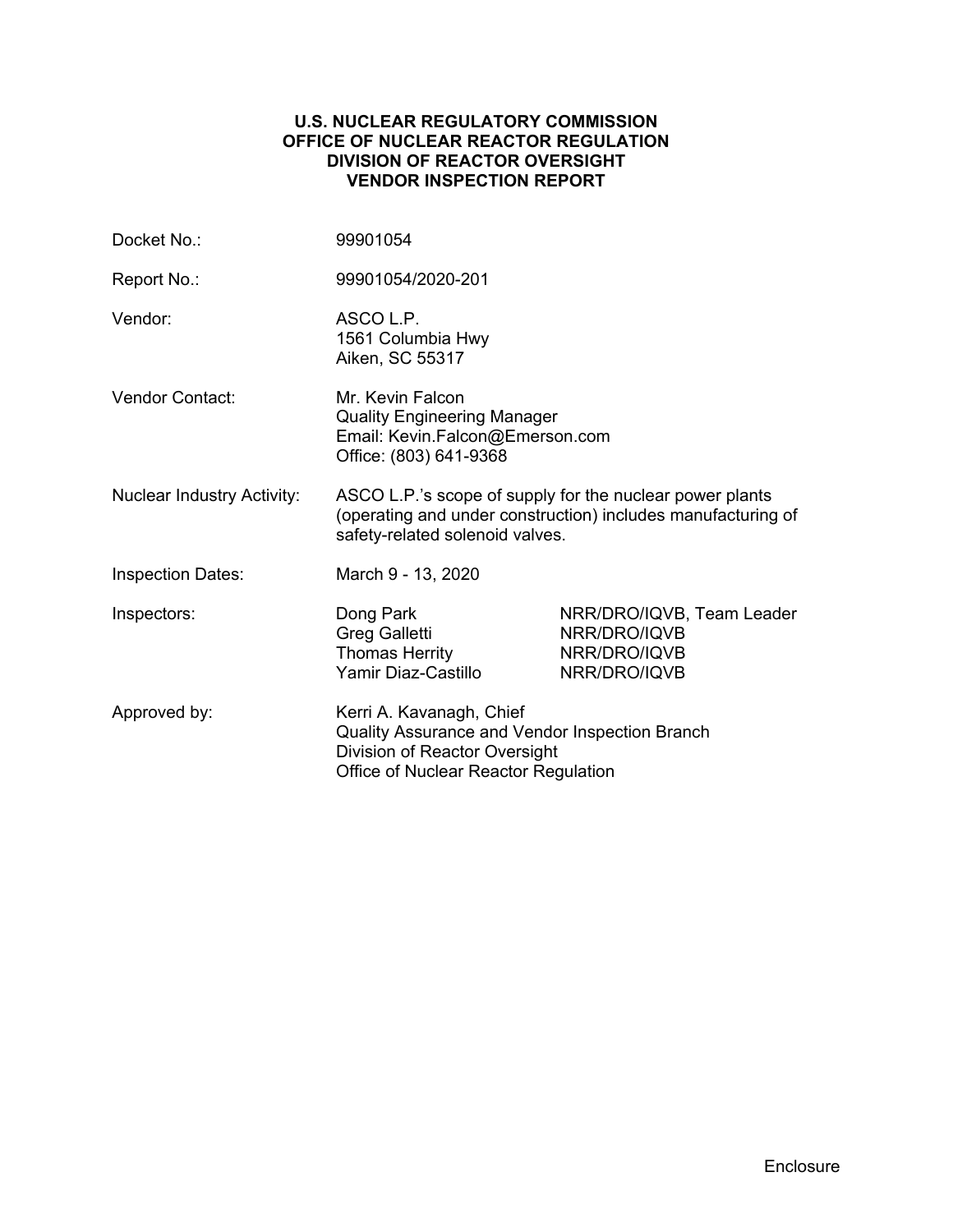# **EXECUTIVE SUMMARY**

# ASCO L.P. 99901054/2020-201

The U.S. Nuclear Regulatory Commission (NRC) staff conducted a routine vendor inspection at the ASCO L.P.'s (hereafter referred to as ASCO) facility in Aiken, SC, to verify that it had implemented an adequate quality assurance (QA) program that complies with the requirements of Appendix B, "Quality Assurance Criteria for Nuclear Power Plants and Fuel Reprocessing Plants," to Title 10 of the *Code of Federal Regulations* (10 CFR) Part 50, "Domestic Licensing of Production and Utilization Facilities," and 10 CFR Part 21, "Reporting of Defects and Noncompliance." The NRC inspection team conducted the inspection on March 9 - 13, 2020. This was the second NRC inspection at ASCO's facility in Aiken, SC.

This technically-focused inspection specifically evaluated ASCO's implementation of quality activities associated with the design, manufacturing, and testing of safety-related solenoid valves provided to U.S. nuclear power plants (operating and under construction).

The following regulations served as the basis for the NRC inspection:

- Appendix B to 10 CFR Part 50
- 10 CFR Part 21

During this inspection, the NRC inspection team implemented Inspection Procedure (IP) 43002, "Routine Inspections of Nuclear Vendors," dated January 27, 2017, IP 43004, "Inspection of Commercial-Grade Dedication Programs," dated January 27, 2017, and IP 36100, "Inspection of 10 CFR Part 21 and Programs for Reporting Defects and Noncompliance," dated May 16, 2019.

Specific activities observed by the NRC inspection team included:

- Pre-assembly inspection and verification of critical characteristics of a 125v direct current solenoid operated valve
- Receipt inspection process in support of the commercial-grade dedication (CGD) of the 125v alternate current (AC) solenoid operated valves
- Post assembly testing of the 125v AC solenoid operated valves
- Receipt inspection of a sample of cold rolled steel sleeves
- Calibration of an internal caliper

The NRC inspection team concluded that ASCO's QA policies and procedures comply with the applicable requirements of Appendix B to 10 CFR Part 50 and 10 CFR Part 21, and that ASCO's personnel are implementing these policies and procedures effectively. The results of this inspection are summarized below.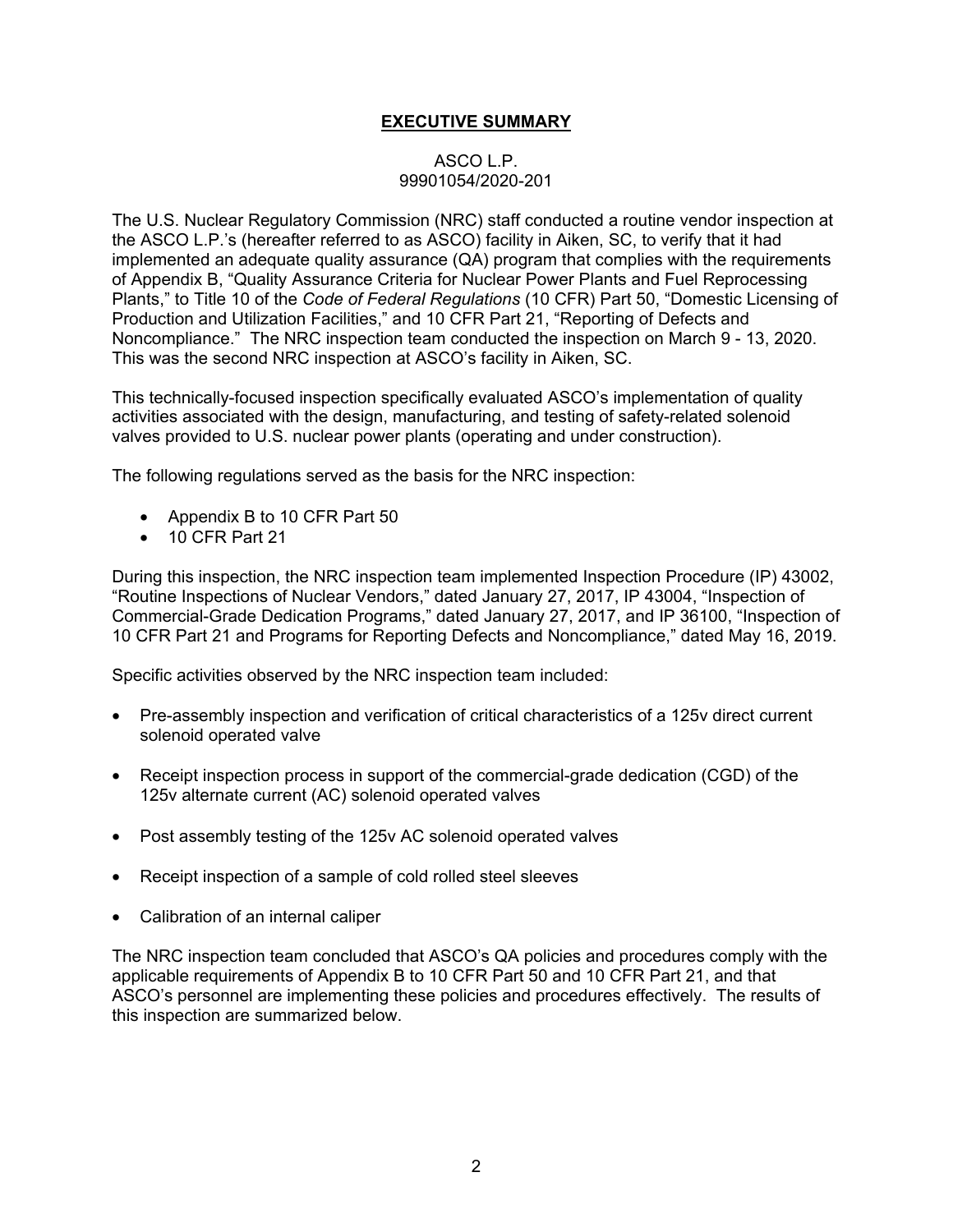# 10 CFR Part 21 Program

The NRC inspection team reviewed ASCO's policies and implementing procedures that govern the implementation of its 10 CFR Part 21 program to verify compliance with the requirements of 10 CFR Part 21. The NRC inspection team: (1) reviewed the 10 CFR Part 21 postings; (2) reviewed a sample of purchase orders (POs); and (3) verified that ASCO's nonconformance and corrective action procedures provide a link to the 10 CFR Part 21 program. No findings of significance were identified.

# Design Control

The NRC inspection team reviewed ASCO's policies and procedures that govern the implementation of its design control program to verify compliance with the requirements of Criterion III, "Design Control," of Appendix B to 10 CFR Part 50. The NRC inspection team focused on the design review and design change processes to confirm design activities were performed consistent with NRC regulations and internal ASCO programs. No findings of significance were identified.

#### Commercial-Grade Dedication

The NRC inspection team reviewed ASCO's policies and implementing procedures that govern the implementation of its CGD program to verify compliance with the requirements of Criterion III of Appendix B to 10 CFR Part 50. The NRC inspection team evaluated on-going CGD activities and reviewed completed CGD documentation including technical evaluations used to identify critical characteristics and acceptance criteria. No findings of significance were identified.

# Supplier Oversight and Internal Audits

The NRC inspection team reviewed ASCO's policies and implementing procedures that govern the implementation of its supplier oversight and internal audits programs to verify compliance with the requirements of Criterion IV, "Procurement Document Control," and Criterion VII, "Control of Purchased Material, Equipment, and Services," and Criterion XVIII, "Audits," of Appendix B to 10 CFR Part 50. The NRC inspection team reviewed a sample of POs and confirmed that the POs contained the applicable technical and regulatory requirements. In addition, the NRC inspection team reviewed a sample of external and internal audit reports and confirmed that the external and internal audits were performed by qualified individuals using checklists and/or procedures, the checklists and/or procedures included an audit plan, documented objective evidence, audit results, and a review of audit results by responsible management. No findings of significance were identified.

#### Control of Measuring and Test Equipment

The NRC inspection team reviewed ASCO's policies and implementing procedures that govern the implementation of its measuring and test equipment (M&TE) program to verify compliance with the requirements of Criterion XII, "Control of Measuring and Test Equipment," of Appendix B to 10 CFR Part 50. The NRC inspection team observed that M&TE was calibrated, labeled, tagged, handled, stored, or otherwise controlled to indicate the calibration status and its traceability to nationally recognized standards. In addition, the NRC inspection team confirmed that when M&TE is found to be out of calibration, ASCO initiates an M&TE Report Form (i.e.,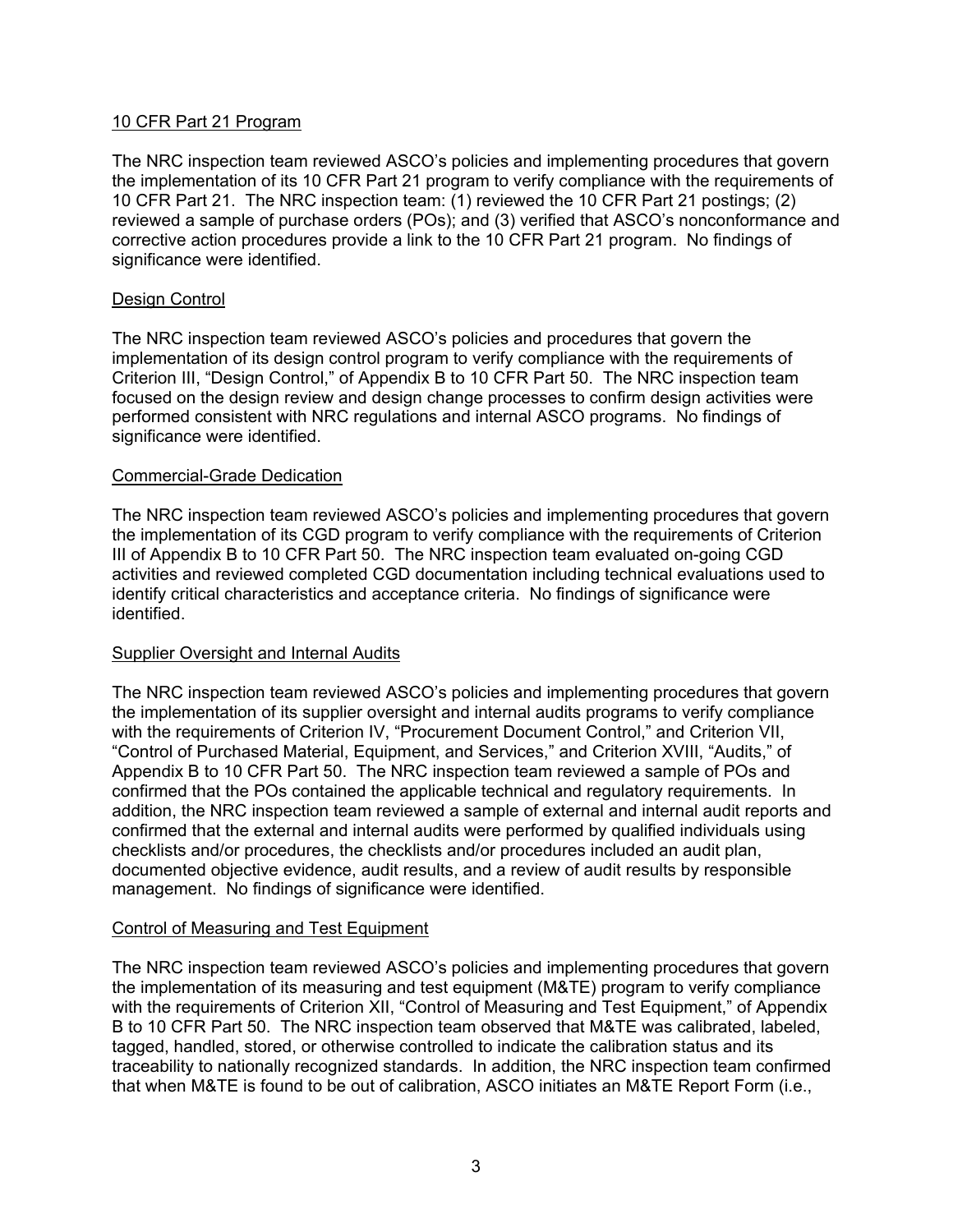nonconformance report) and performs an evaluation to determine the extent of condition. No findings of significance were identified.

### Nonconforming Material, Parts, or Components and Corrective Action

The NRC inspection team reviewed ASCO's policies and implementing procedures that govern the implementation of its nonconforming materials, parts, or components and corrective action programs to verify compliance with the requirements of Criterion XV, "Nonconforming Materials, Parts, or Components," and Criterion XVI, "Corrective Action," of Appendix B to 10 CFR Part 50. The NRC inspection team verified that the procedures contained sufficient guidance for evaluating non-conforming conditions and the procedures ensure that conditions are evaluated for possible corrective action or for 10 CFR Part 21 applicability. The NRC inspection team reviewed a sample of non-conforming material reports (NCMRs) and internal corrective action reports (ICARs) to verify that they demonstrate compliance with regulatory requirements and adherence to ASCO procedures.

The NRC inspection team also reviewed the corrective actions taken by ASCO to address Notice of Nonconformance (NON) 99901054/2016-201-01, contained in the errata to NRC inspection report No. 99901054/2016-201, dated October 4, 2016 (Agencywide Documents Access and Management System Accession No. ML16273A144). The NRC inspection team verified that ASCO had taken adequate corrective actions to address NON 99901054/2016-201. This NON is now closed.

No findings of significance were identified.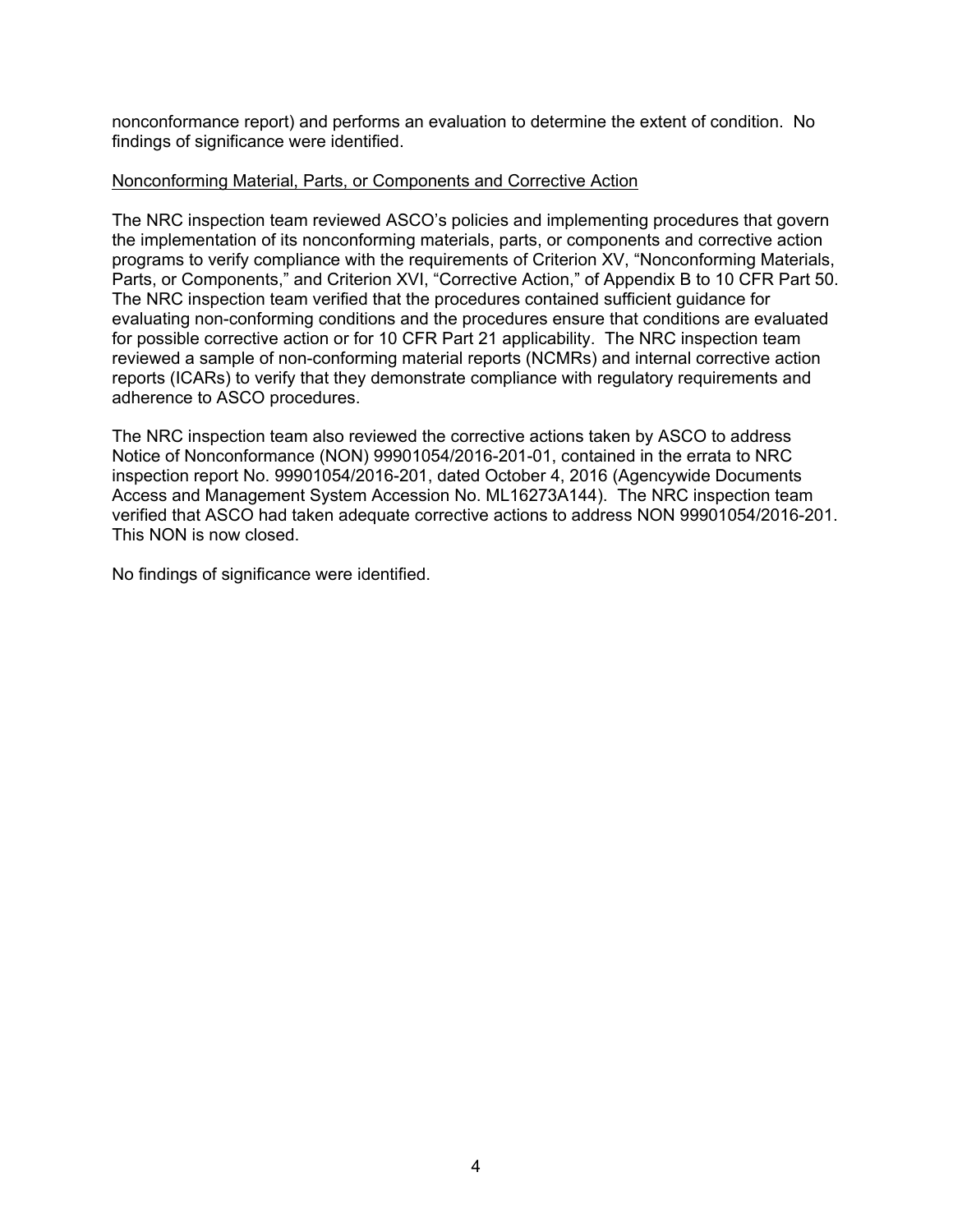# **REPORT DETAILS**

# 1. 10 CFR Part 21 Program

### a. Inspection Scope

The NRC inspection team reviewed ASCO L.P.'s (hereafter referred to as ASCO) policies and implementing procedures that govern the implementation of its Title 10 of the *Code of Federal Regulations* (10 CFR) Part 21, "Reporting of Defects and Noncompliance," program to verify compliance with the regulatory requirements. In addition, the NRC inspection team evaluated the 10 CFR Part 21 postings and a sample of ASCO's purchase orders (POs) for compliance with the requirements of 10 CFR 21.21, "Notification of failure to comply or existence of a defect and its evaluation," and 10 CFR 21.31, "Procurement documents." The NRC inspection team also verified that ASCO's nonconformance and corrective action procedures provide a link to the 10 CFR Part 21 program.

The NRC inspection team reviewed a sample of 10 CFR Part 21 evaluations performed within the past three years and confirmed that ASCO had effectively implemented the requirements for evaluating deviations and failures to comply. The NRC inspection team verified that ASCO's procedure direct notifications be performed in accordance with the requirements of 10 CFR 21.21, as applicable. ASCO provided sufficient documentation to support their engineering judgements regarding potential 10 CFR Part 21 reportability over the period of the past three years.

The NRC inspection team also discussed the 10 CFR Part 21 program with ASCO's management and technical staff. The attachment to this inspection report lists the documents reviewed by the NRC inspection team.

#### b. Observations and Findings

No findings of significance were identified.

# c. Conclusion

The NRC inspection team concluded that ASCO is implementing its 10 CFR Part 21 program in accordance with the regulatory requirements of 10 CFR Part 21. Based on the limited sample of documents reviewed, the NRC inspection team also determined that ASCO is implementing its policies and procedures associated with the 10 CFR Part 21 program. No findings of significance were identified.

# 2. Design Control

#### a. Inspection Scope

The NRC inspection team reviewed ASCO's policies and implementing procedures that govern the implementation of its design control program to verify compliance with the requirements of Criterion III, "Design Control," of Appendix B, "Quality Assurance Program Criteria for Nuclear Power Plants and Fuel Reprocessing Plants," to 10 CFR Part 50, "Domestic Licensing of Production and Utilization Facilities."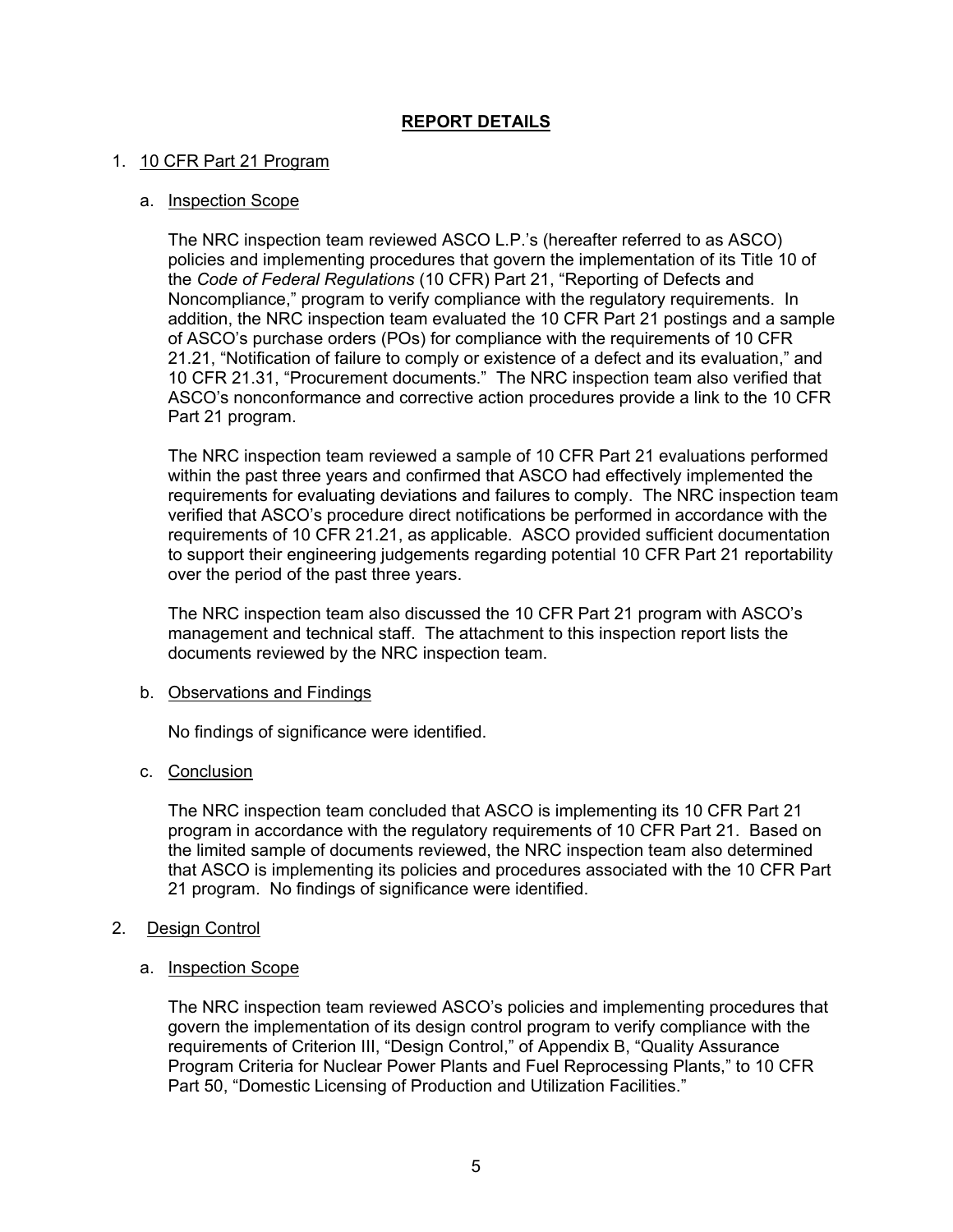The NRC inspection team reviewed ASCO's processes for performing design control, including design reviews and the design change processes, reviewed examples of valve design documentation, and discussed these processes and examples with ASCO's design engineering staff. The NRC inspection team confirmed that the design review process was conducted in accordance with ASCO's implementing procedures, and the results of design reviews were adequately documented. The NRC inspection team reviewed a sample of design change requests related to material or piece parts for a sample of legacy products and confirmed the design change process was effective in identifying the proposed changes and activities required to adequately evaluate and implement the changes.

The NRC inspection team verified that ASCO's design review process includes the purpose of each design review, method of conduct, agenda items, and documentation of the results. This process also identified phases of the design process where design reviews are conducted in accordance with ASCO's implementing procedures. Design changes resulting from design reviews are implemented through the engineering change review and notification process with the results of the design review being documented in the Design Review Release Record.

The NRC inspection team also discussed the design program with ASCO's management and technical staff. The attachment to this inspection report lists the documents reviewed and the staff interviewed by the NRC inspection team.

b. Observations and Findings

No findings of significance were identified.

c. Conclusion

The NRC inspection team concluded that ASCO is implementing its design control program in accordance with the regulatory requirements of Criterion III of Appendix B to 10 CFR Part 50. Based on the limited sample of documents reviewed, the NRC inspection team also determined that ASCO is implementing its policies and procedures associated with the design control program. No findings of significance were identified.

#### 3. Commercial-Grade Dedication

#### a. Inspection Scope

The NRC inspection team reviewed ASCO's policies and implementing procedures that govern the implementation of its commercial-grade dedication (CGD) program to verify compliance with the regulatory requirements of Criterion III of Appendix B to 10 CFR Part 50.

The NRC inspection team reviewed a sample of CGD plans, reports, and commercialgrade surveys of two commercial suppliers to assess the different elements of the CGD program. The NRC inspection team verified that the technical evaluations documented the criteria for the identification of item functions, credible failure mechanisms/modes, selection of critical characteristics and acceptance criteria, the identification of verification methods, and justification of the sampling methodologies as applicable. Furthermore, the NRC inspection team reviewed the CGD packages, associated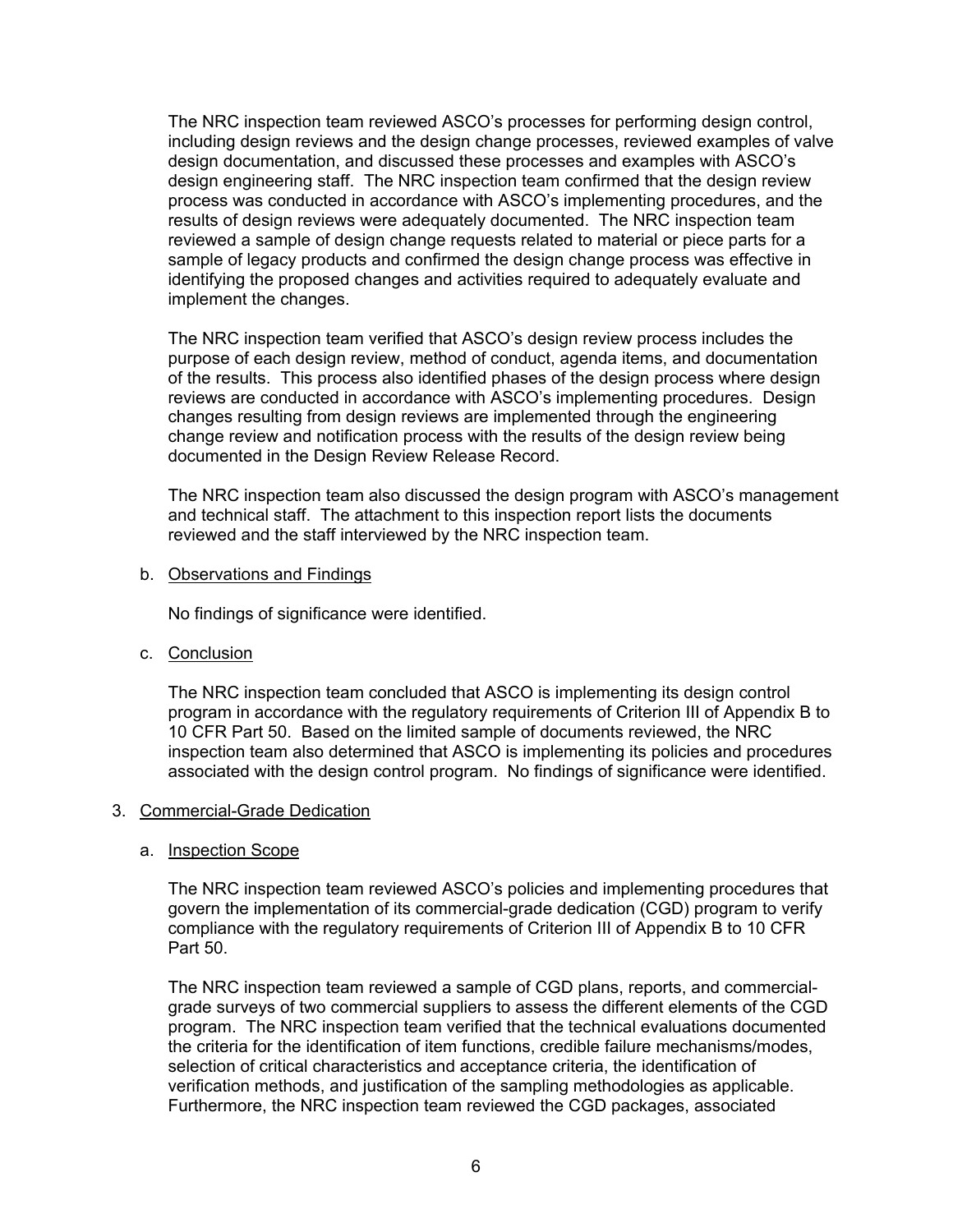drawings, and inspection reports for valve packages No. NPL8320A185E 125/DC WD Valve/Solenoid and No. NSL8316064 125/DC KD Valve/Solenoid. The NRC inspection team verified that: (1) the critical characteristics and acceptance methods were correctly specified; (2) the drawings and material specifications containing the associated acceptance criteria for each critical characteristic were referenced; and (3) the inspection reports adequately documented the acceptance of the critical characteristics to verify effective implementation of ASCO's CGD process. The NRC inspection team verified through observations of additional in-process inspections that the CGD activities as defined in ASCO's procedures include, but are not limited to: 100 percent pre-assembly individual part inspections, verification of proper cure date requirements, post-assembly testing, and post-testing inspection.

#### Pre-Assembly Inspection

The NRC inspection team observed in-process CGD inspection activities associated with nuclear work orders Nos. 22071825 and 22085330 for 125v direct current (DC) solenoid valves. The NRC inspection team confirmed ASCO's quality assurance (QA) inspectors were adequately following applicable procedures and documenting the inspection results.

#### Post-Inspection Assembly and Testing

The NRC inspection team observed in-process valve assembly and testing operations for nuclear work orders No. 22085330 for a 125v DC solenoid valve and No. 22085340 for a 120/60 alternate current (AC) solenoid valve. The NRC inspection team confirmed the assembly was performed in accordance with assembly and testing procedures AP-NP-228973, "NP & NS 8300 (P37) and TP-3-046, "NP8300 and NS8300," Revision AF, dated October 31, 2018, respectively. The NRC inspection team confirmed that assembly tools such as torque wrenches were calibrated and set to proper specifications in accordance with assembly drawing requirements.

The NRC inspection team confirmed that the assembler/tester was qualified to perform the assembly operations and had experience performing such activities. Testing was witnessed by a QA inspector in accordance with ASCO's CGD program.

The NRC inspection team reviewed a sample of completed test logs, including directly witnessing the testing on a sample of 125v AC and DC solenoid valves and confirmed the logs were completed per the requirements of the test procedure and all required information was adequately documented. The NRC inspection team reviewed a sample of post assembly/testing final inspection logs and witnessed post testing inspection activities to verify that the inspection activities were consistent with the shop work order and administrative controls. Configuration control measures were in place and used. The NRC inspection team confirmed the assembly area was free of foreign material and oils.

The NRC inspection team noted that ASCO performs CGD of calibration services for calibrations performed on-site, calibrations performed by commercial laboratories, and/or by qualifying commercial laboratories in accordance with the requirements of International Standard Organization (ISO)/International Electrotechnical Commission (IEC) 17025, "General Requirements for the Competence of Testing and Calibration Laboratories." For the sample of POs, commercial-grade surveys, and calibration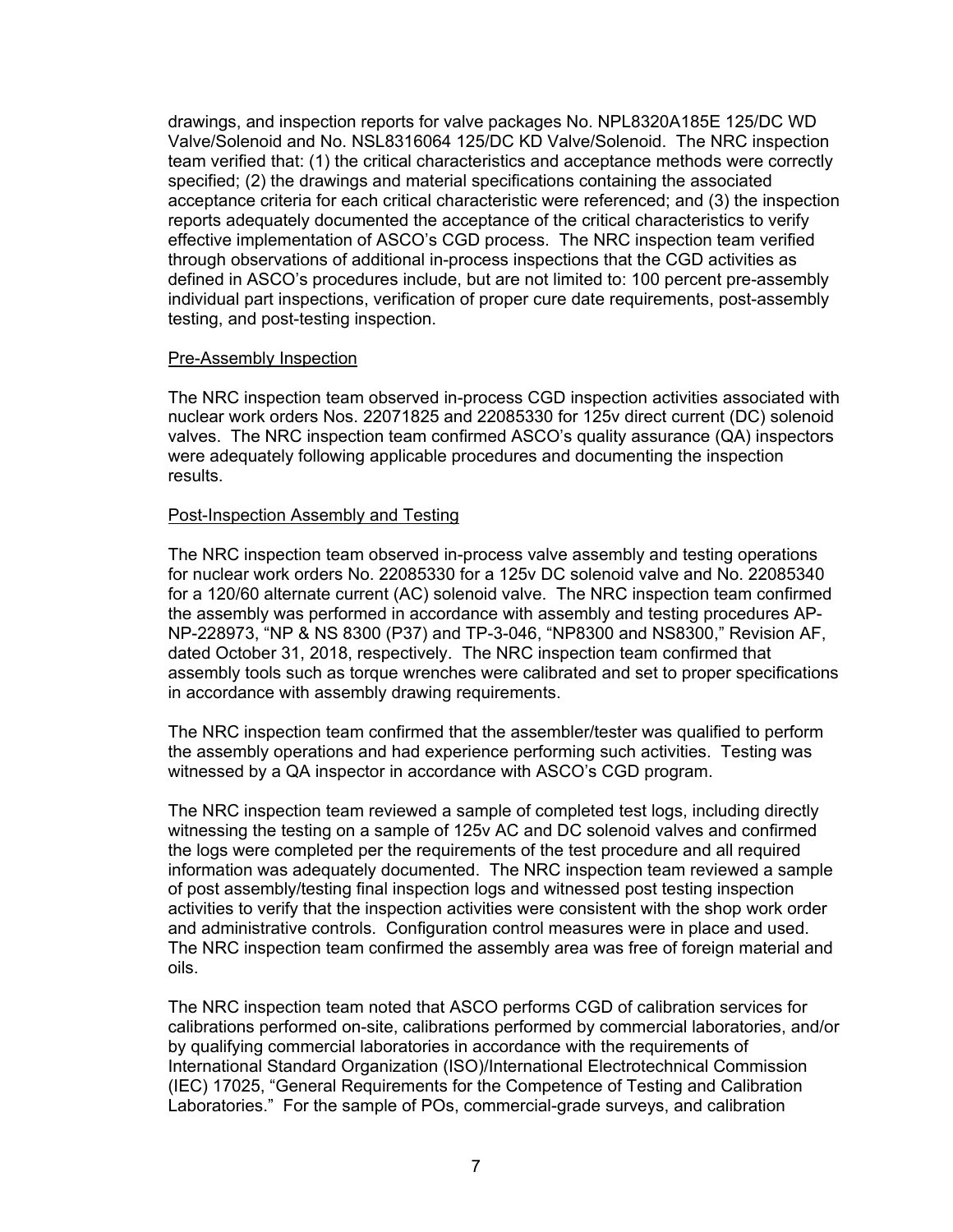certificates associated with the CGD of calibration services, the NRC inspection team confirmed that: (1) the POs contained the appropriate technical and quality requirements; (2) critical characteristics for calibration services were adequately listed and verified; and (3) the calibration certificates were adequately reviewed during receipt inspection.

The NRC inspection team also discussed the CGD program with ASCO's management and technical staff. The attachment to this inspection report lists the documents reviewed by the NRC inspection team.

# b. Observations and Findings

No findings of significance were identified.

# c. Conclusion

The NRC inspection team concluded that ASCO is implementing its CGD program in accordance with the regulatory requirements of Criterion III of Appendix B to 10 CFR Part 50. Based on the limited sample of documents reviewed and activities observed, the NRC inspection team determined that ASCO is implementing its policies and procedures associated with the CGD program. No findings of significance were identified.

# 4. Supplier Oversight and Internal Audits

### a. Inspection Scope

The NRC inspection team reviewed ASCO's policies and implementing procedures that govern the implementation of its supplier oversight and internal audits programs to verify compliance with the requirements of Criterion IV, "Procurement Document Control," and Criterion VII, "Control of Purchased Material, Equipment, and Services," and Criterion XVIII, "Audits," of Appendix B to 10 CFR Part 50.

The NRC inspection team reviewed a sample of external and internal audits, and the most recent POs for these suppliers, as applicable. For the sample of POs reviewed, the NRC inspection team verified that the POs included, as appropriate: the scope of work, right of access to facilities, and extension of contractual requirements to subsuppliers. The NRC inspection team also confirmed that the POs adequately invoked the applicable technical, regulatory, and quality requirements.

For a sample of external and internal audits reviewed, the NRC inspection team verified the audit reports included an audit plan, any findings identified, adequate documented objective evidence of compliance with the applicable requirements, and a review by ASCO's responsible management. In addition, the NRC inspection team also verified that the audits were performed by a qualified auditor, and in the case of the internal audits, that these audits were performed by personnel not having direct responsibilities in the areas being audited. Furthermore, the NRC inspection team reviewed a sample of training and qualification records of ASCO's lead auditors and confirmed that auditing personnel had completed all the required training and had maintained the applicable qualification and certification in accordance with ASCO's procedure No. QC-ER-142, "Lead Auditor Qualification," Revision G, dated November 7, 2019.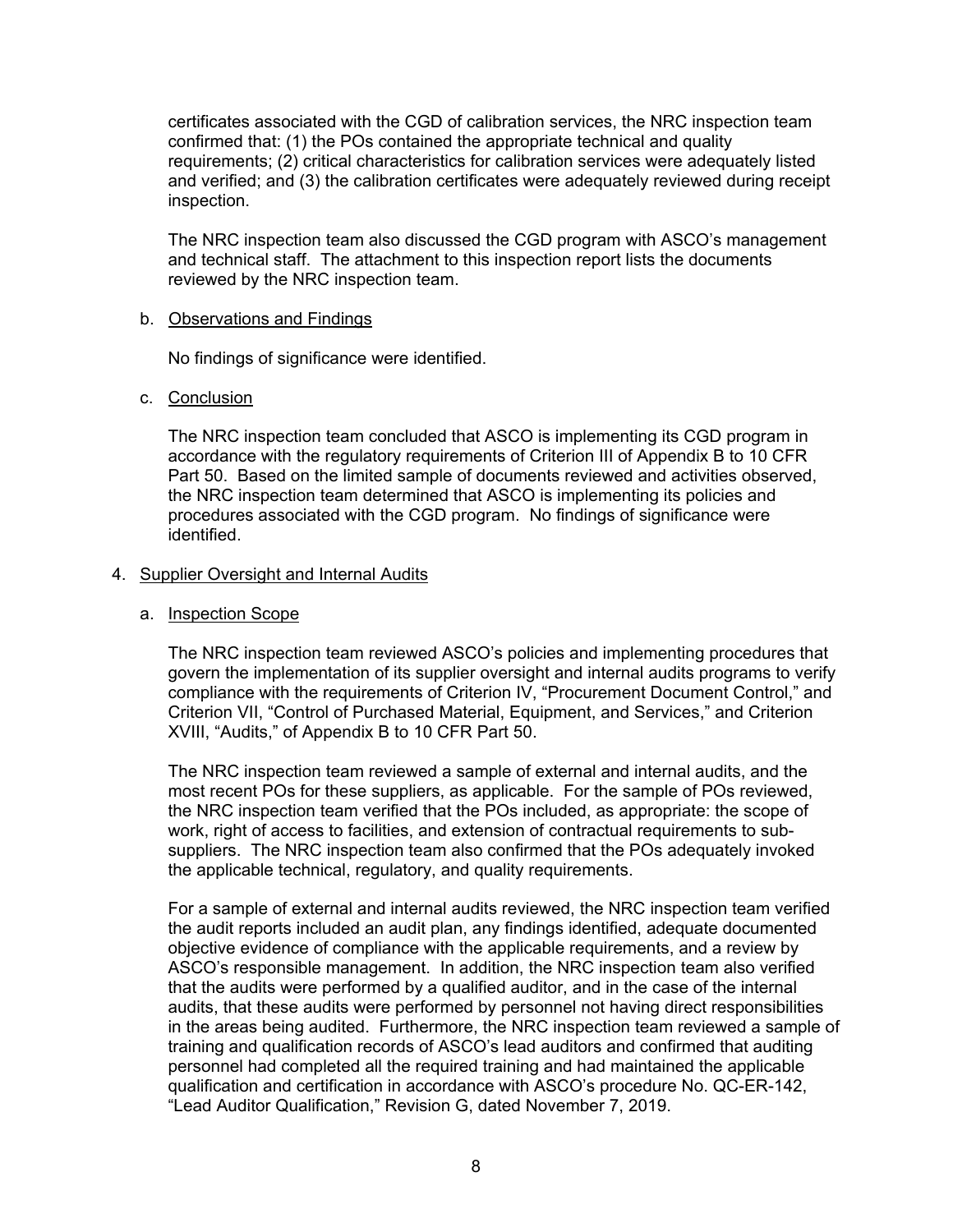The NRC inspection team observed the receipt inspection of a sample of cold rolled steel sleeves and confirmed that the receipt inspection was performed in accordance with ASCO's procedure No. QC-ER-024, "Receiving Inspection," Revision U, dated September 22, 2015. In addition, the NRC inspection team reviewed the training and qualification record of the Quality Control (QC) Inspector who performed the receipt inspection and confirmed that the QC Inspector had completed all the required training and had maintained the applicable qualification and certification in accordance with ASCO's procedure No. QC-ER-80, "Training and Qualification of Q.A. Personnel," Revision E, dated December 1, 2009.

The NRC inspection team also discussed the supplier oversight and internal audits programs with ASCO's management and technical staff. The attachment to this inspection report lists the documents reviewed by the NRC inspection team.

#### b. Observations and Findings

No findings of significance were identified.

#### c. Conclusion

The NRC inspection team concluded that ASCO is implementing its supplier oversight and internal audits programs in accordance with the regulatory requirements of Criterion IV, Criterion VII, and Criterion XVIII of Appendix B to 10 CFR Part 50. Based on the limited sample of documents reviewed and activities observed, the NRC inspection team also determined that ASCO is implementing its policies and procedures associated with the supplier oversight and internal audits programs. No findings of significance were identified.

# 5. Control of Measuring and Test Equipment

#### a. Inspection Scope

The NRC inspection team reviewed ASCO's policies and implementing procedures that govern the implementation of its control of measuring and test equipment (M&TE) program to verify compliance with the regulatory requirements of Criterion XII, "Control of Measuring and Test Equipment," of Appendix B to 10 CFR Part 50.

For a sample of M&TE, the NRC inspection team determined that the M&TE had the appropriate calibration stickers and current calibration dates, including the calibration due date. The NRC inspection team also verified that the M&TE had been calibrated, adjusted, and maintained at prescribed intervals prior to use. In addition, the calibration records reviewed by the NRC inspection team indicated the as-found or as-left conditions, accuracy required, calibration results, calibration dates, and the due date for recalibration. Furthermore, the NRC inspection team also verified that the selected M&TE was calibrated using procedures traceable to known industry standards. The NRC inspection team confirmed that when M&TE equipment is found to be out of calibration, ASCO generates an M&TE Report Form (i.e., nonconformance report) to identify items that have been accepted using this equipment since the last valid calibration date and to perform an extent of condition review.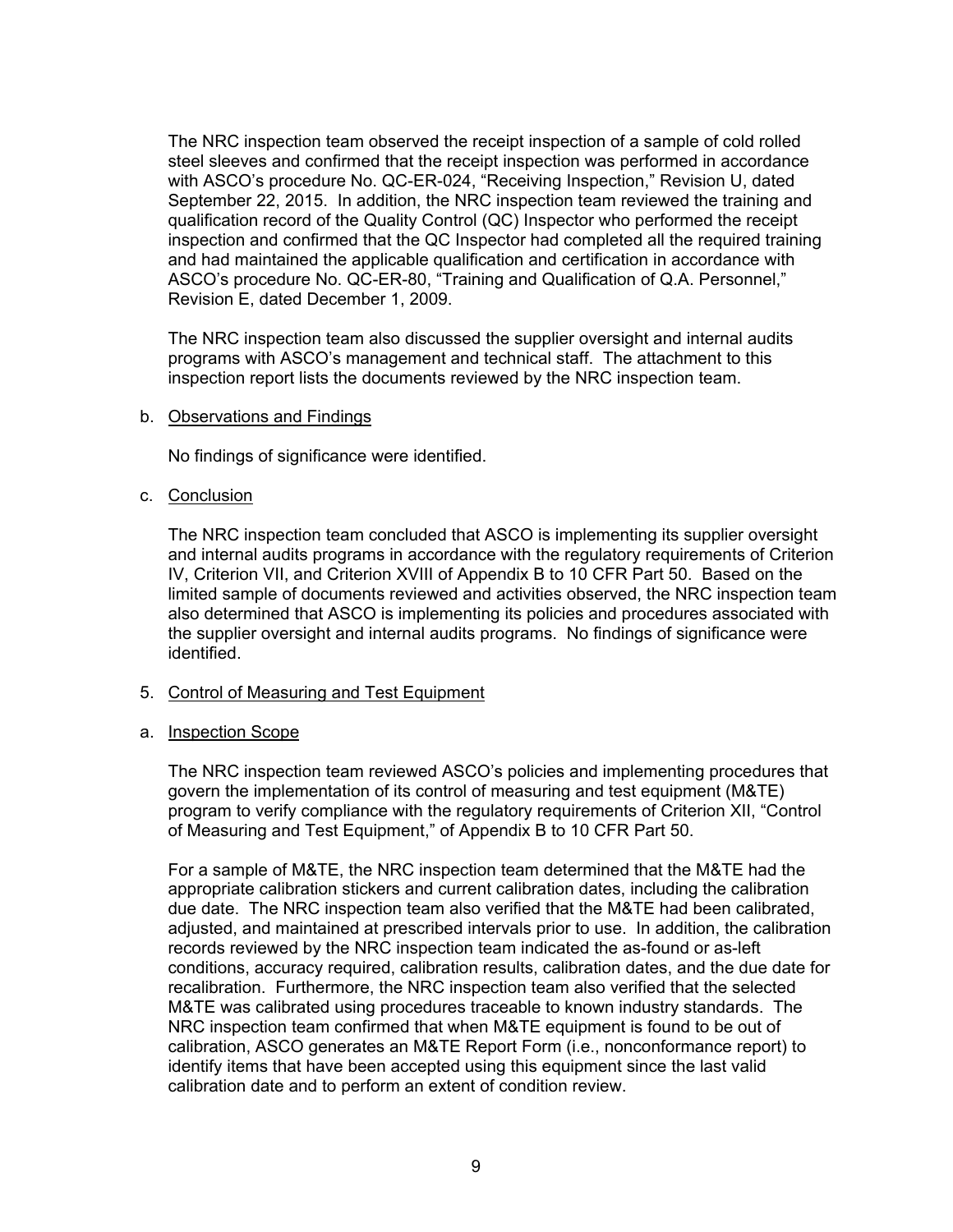The NRC inspection team performed a walk-down of ASCO's laboratories to observe that M&TE were labeled, handled, and stored in a manner that indicated the calibration status of the instrument and ensured its traceability to calibration test data. The NRC inspection team observed the calibration of an internal caliper and confirmed that the calibration was performed in accordance with ASCO's procedure No. QC-CP-89, "Calibration of Internal Calipers," dated July 31, 2015 (no Revision No. available). The NRC inspection team observed the Calibration Specialist record the temperature and humidity as required by ASCO's procedure No. QC-ER-003, "Responsibilities of Gage Calibration Technician/Specialist (Management Calibration Program)," Revision AH, dated May 23, 2019. Furthermore, the NRC inspection team reviewed the training and qualification record of the Calibration Specialist who performed the calibration and confirmed that the Calibration Specialist had completed all the required training and had maintained the applicable qualification and certification in accordance with ASCO's procedure No. QC-ER-80.

The NRC inspection team also discussed the control of M&TE program with ASCO's management and technical staff. The attachment to this inspection report lists the documents reviewed by the NRC inspection team.

#### b. Observations and Findings

No findings of significance were identified.

#### c. Conclusion

The NRC inspection team concluded that ASCO is implementing its control of M&TE program in accordance with the regulatory requirements of Criterion XII of Appendix B to 10 CFR Part 50. Based on the limited sample of documents reviewed and activities observed, the NRC inspection team also determined that ASCO is implementing its policies and procedures associated with the control of M&TE program. No findings of significance were identified.

#### 5. Nonconforming Materials, Parts, or Components and Corrective Action

#### a. Inspection Scope

The NRC inspection team reviewed ASCO's policies and implementing procedures that govern the implementation of its nonconforming materials, parts, or components, and corrective action programs to verify compliance with the requirements of Criterion XV, "Nonconforming Materials, Parts, or Components," and Criterion XVI, "Corrective Action," of Appendix B to 10 CFR Part 50.

The NRC inspection team reviewed the current nonconformance procedures and verified they contained sufficient guidance for segregating, labeling, tracking, evaluating, reworking, and/or disposing of nonconforming materials, parts, and components. The procedures direct the proper creation of records for the material, part or component's condition and provide sufficient guidance that lead to a 10 CFR Part 21 evaluation, as applicable.

The NRC inspection team reviewed the implementation of ASCO's computer-based database system modules by a mock entry of a non-conforming condition. ASCO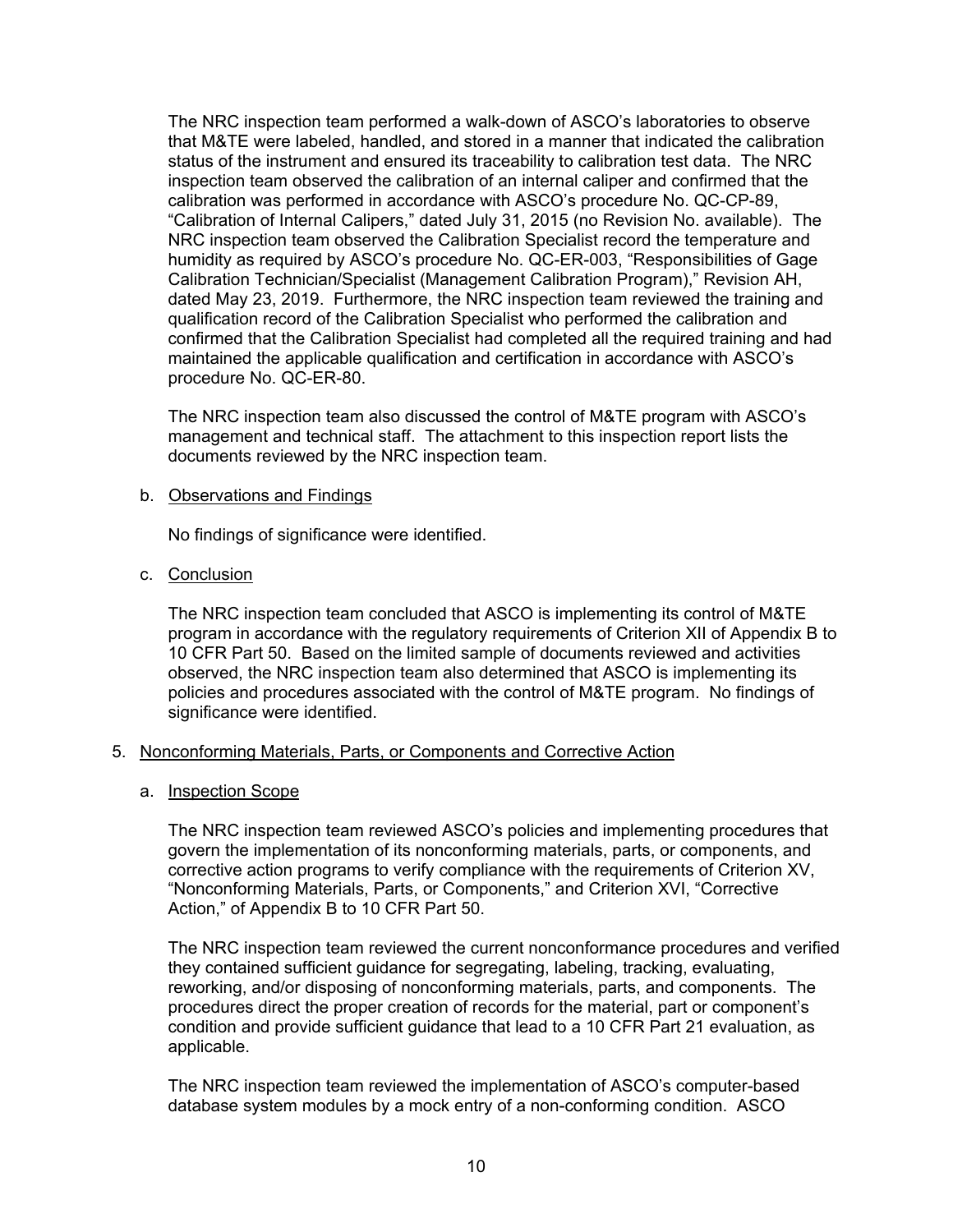personnel demonstrated the issue tracking and response capabilities of the new system that was implemented since the last NRC inspection in 2016. Nonconforming material condition reports (NMCRs) are not normally generated until the item is queued and segregated for final disposition. The NRC inspection team reviewed a sample of NMCRs associated with castings and machined components awaiting removal in the segregation area and confirmed that ASCO: (1) dispositioned the NMCRs in accordance with the applicable procedures, (2) documented an appropriate technical justification for the dispositions, and (3) took adequate corrective action regarding the nonconforming items to prevent recurrence. The NRC inspection team verified that the system generated reports and information accurately recorded the conditions of the material.

The NRC inspection team also reviewed a sample of internal corrective action reports (ICARs) to verify: (1) adequate documentation and description of conditions adverse to quality; (2) an appropriate analysis of the cause of these conditions and the corrective actions taken to prevent recurrence, as applicable; (3) direction for review and approval by the responsible authority; (4) a description of the current status of the corrective actions; and (5) the follow-up actions taken to verify timely and effective implementation of the corrective actions. The NRC inspection team discussed the ICAR review process and verified ASCO personnel's understanding and desire to adhere to procedures assessing the conditions and assigning action items to address the conditions.

In addition, the NRC inspection team verified the implementation of the corrective actions taken in response to the Notice of Nonconformance (NON) documented in the errata to NRC's inspection report No. 99901054/2016-201, dated October 4, 2016 (Agencywide Documents Access and Management System (ADAMS) Accession No. ML16273A144).

The NRC inspection team also discussed the nonconforming materials, parts, or components and corrective action programs with ASCO's management and technical staff. The attachment to this inspection report lists the documents reviewed by the NRC inspection team.

#### b. Observations and Findings

#### Corrective Action Associated with NON 99901054/2016-201-01

Following the February 2016 inspection of ASCO, the NRC issued NON 99901054/2016-201-01 for ASCO's failure to adequately implemented its QA program in the area of CGD. Specifically, 1) ASCO failed to conduct commercial-grade surveys at the manufacturer of commercial elastomers that verify the critical characteristic for material identification; 2) ASCO failed to verify identified critical characteristics through inspection and testing for a nuclear coil kit and a nuclear O-ring, as established in their acceptance method plan; and 3) ASCO failed to provide the technical basis for selection and use of sampling plans for CGD of commercial elastomers for the critical characteristic material identification by destructive testing as part of their acceptance method plan.

In its response dated September 27, 2016, (ADAMS Accession No. ML16273A277), ASCO stated it has addressed these issues through their corrective action program,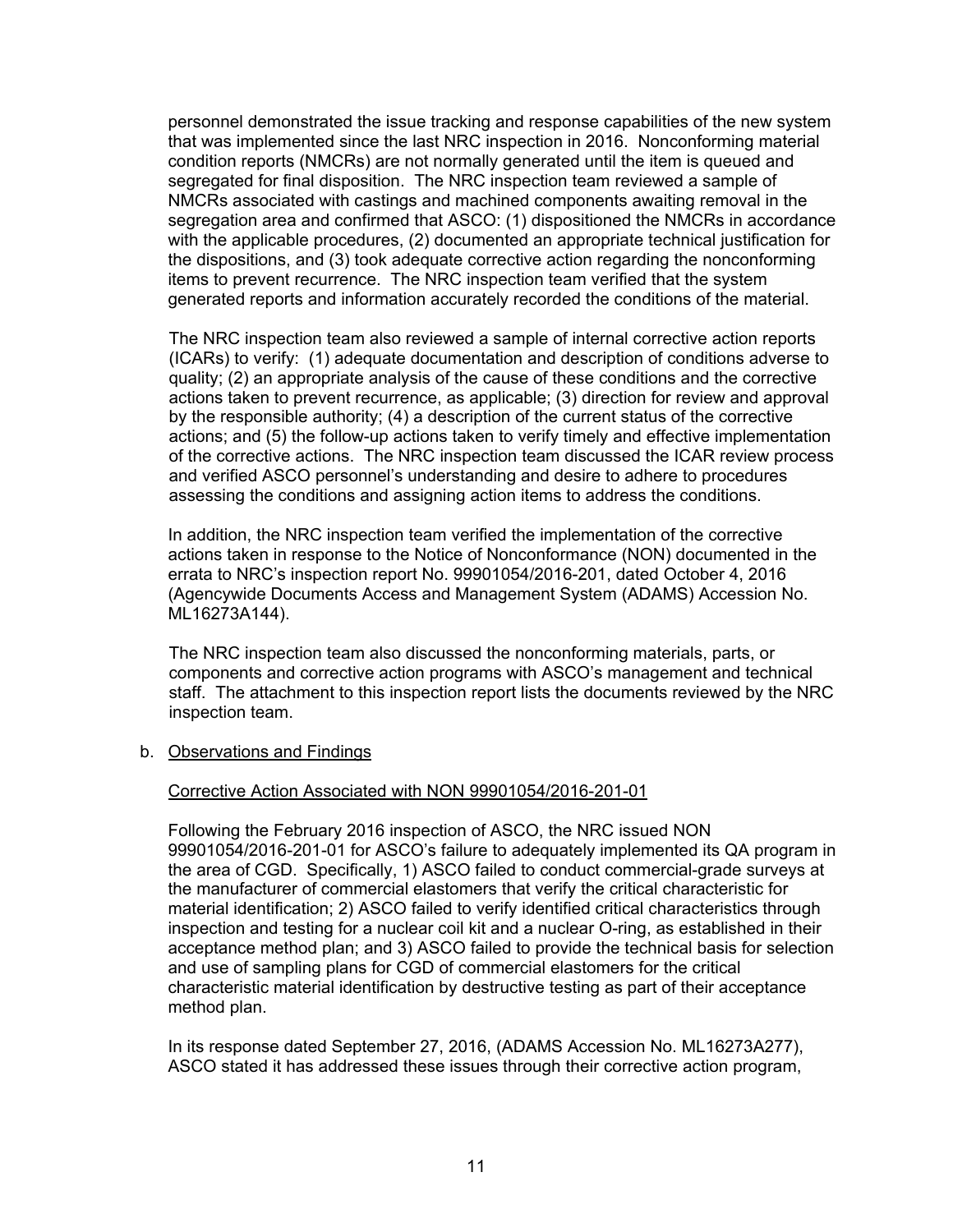which included procedure revisions and extent of condition reviews. The NRC inspection team verified the actions ASCO had taken as explained below.

For issue (1), ASCO revised the supplier's commercial-grade surveys to ensure specific critical characteristics of a product are reviewed and the supplier's ability to ensure those characteristics is graded. ASCO revised procedure No. QC-ER-121, "Conducting Outside Quality Audits or Surveys," Revision AC, dated February 28, 2018, to document that critical characteristics are specified on commercial-grade survey checklists. The verification of raw materials was added to the critical characteristics for the survey of manufacturers. ASCO applied this revised process to all suppliers for their nuclear grade products, not just the elastomeric products identified in the NRC's inspection report No. 99901054/2016-201.

For issue (2), ASCO revised procedure No. QC-ER-096, "Commercial Grade Dedication of Nuclear Valves, Actuators, and Pressure/Temperature Switches, and Calibration Services," Revision AH, dated February 20, 2020, to eliminate the practice of selecting "Skip" for nuclear items. During the observation of pre-assembly inspections, the NRC inspection team verified that ASCO conducts positive material identification on associated critical characteristics. In addition, ASCO's inspector training was revised and all inspectors were retrained to this revised process.

For issue (3), ASCO revised procedure No. MP-I-026, "Sampling Plan for Product Acceptance," Revision AB, dated November 28, 2018, to adopt the sampling protocol from Electrical Power Research Institute Report No. TR-017218-R1, "Guideline for Sampling in the Commercial-Grade Item Acceptance Process," dated January 1999. ASCO implemented this procedure with the updated commercial-grade surveys of suppliers to create a sampling plan for components utilized in ASCO's nuclear grade products. Currently, ASCO does 100% sampling of all critical characteristics of pieceparts, including materials, used in the fabrication of basic components.

Based on review of the corrective actions, the NRC inspection team closed NON 99901054/2016-201-01.

c. Conclusion

The NRC inspection team concluded that ASCO is implementing its nonconforming materials, parts, or components and corrective action programs in accordance with the regulatory requirements of Criterion XV and Criterion XVI of Appendix B to 10 CFR Part 50. Based on the limited sample of documents reviewed, the NRC inspection team also determined that ASCO is effectively implementing its policies and procedures associated with the nonconforming materials, parts, or components and corrective action programs. No findings of significance were identified.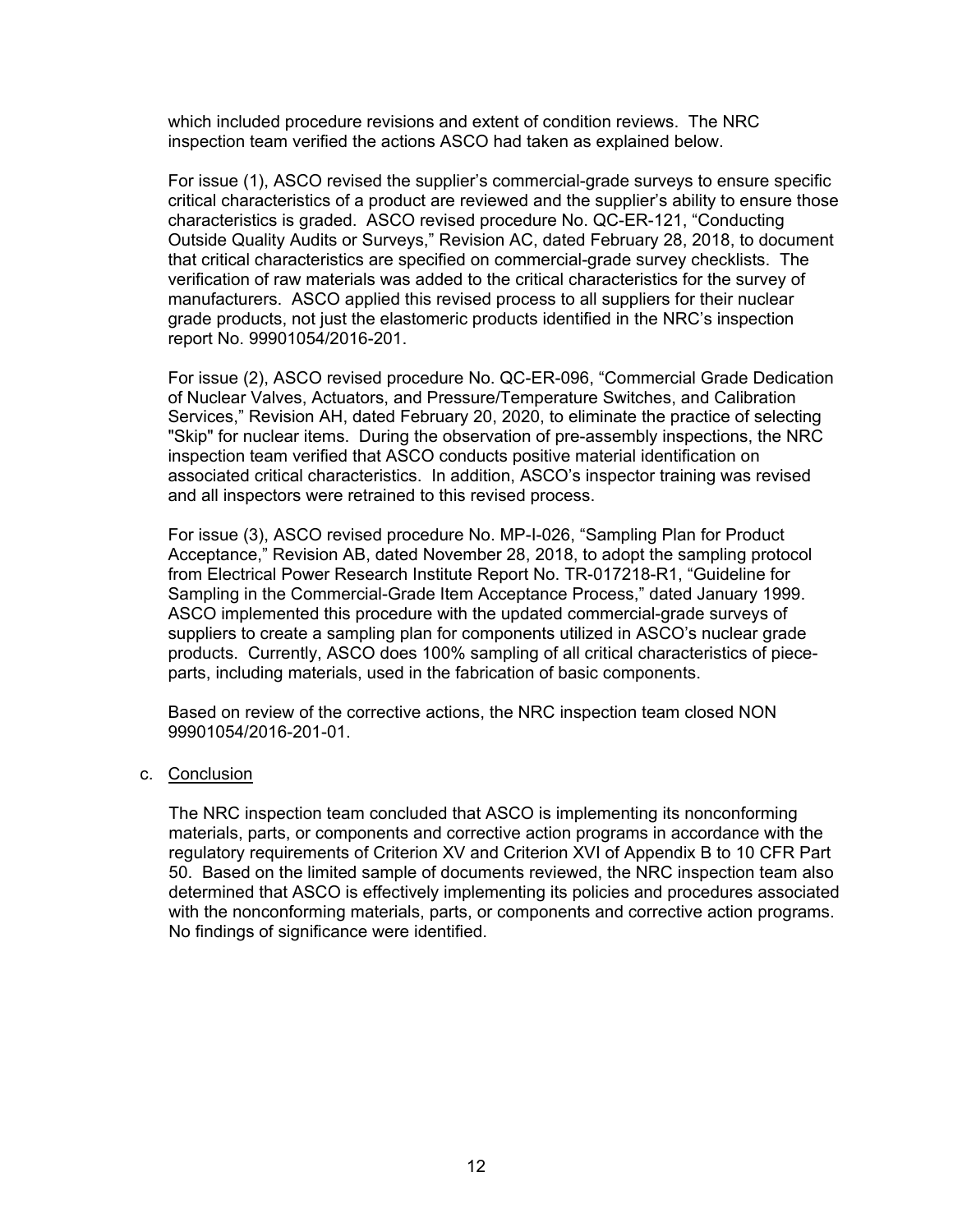# 6. Entrance and Exit Meetings

 On March 9, 2020, the NRC inspection team discussed the scope of the inspection with Mr. Mike Lenio, Director of Quality, Mr. Kevin Falcon, Quality Engineering Manager, and other members of ASCO's management and technical staff. On March 13, 2020, the NRC inspection team presented the inspection results and observations during an exit meeting with Mr. Lenio, Mr. Falcon, and other members of ASCO's management and technical staff. The attachment to this report lists the attendees of the entrance and exit meetings, as well as those individuals whom the NRC inspection team interviewed.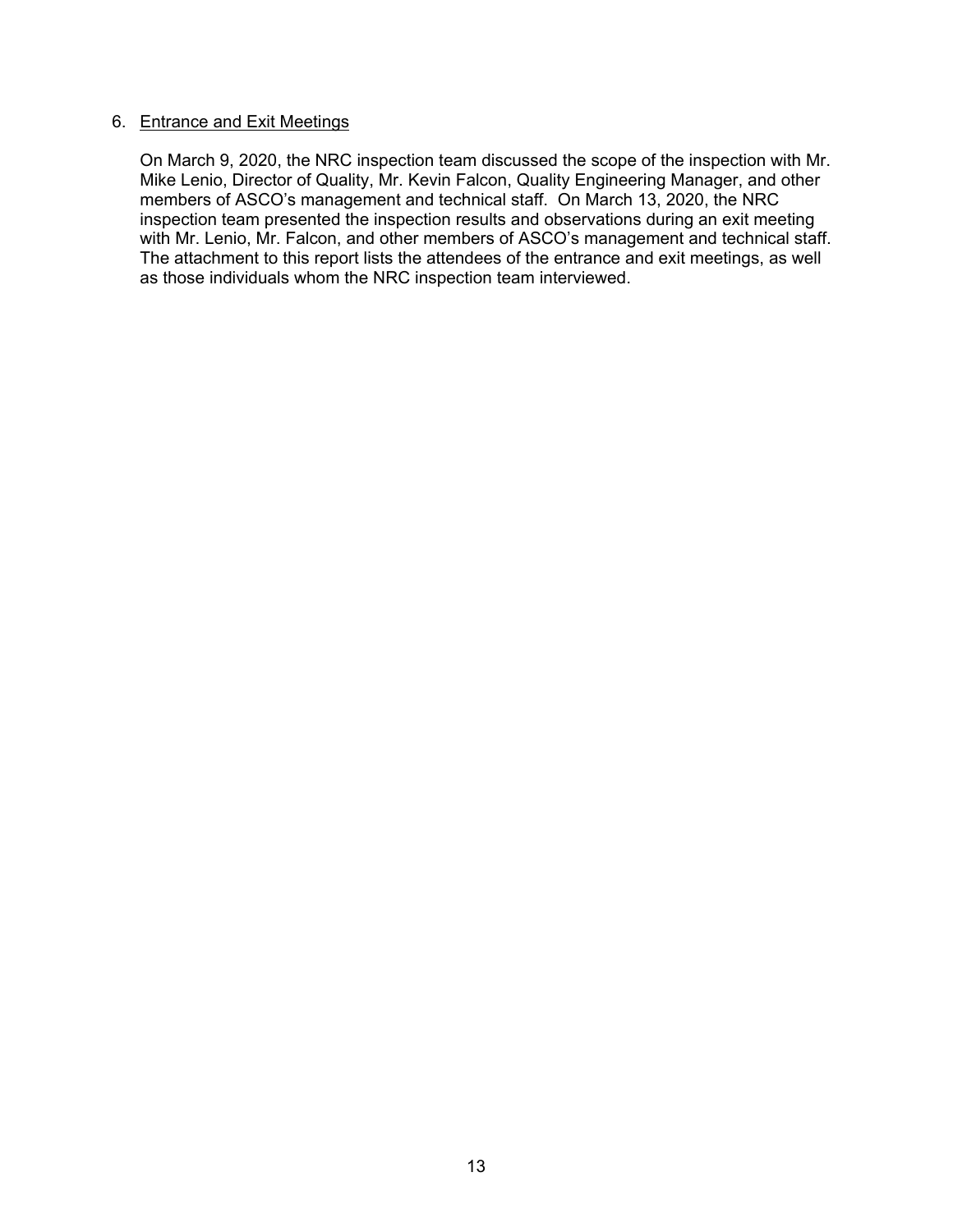# **ATTACHMENT**

# 1. ENTRANCE/EXIT MEETING ATTENDEES

| <b>Name</b>             | <b>Title</b>                                               | <b>Affiliation</b>  | <b>Entrance</b> | <b>Exit</b> | <b>Interviewed</b> |
|-------------------------|------------------------------------------------------------|---------------------|-----------------|-------------|--------------------|
| <b>Mike Lenio</b>       | Director of Quality                                        | ASCO L.P.<br>(ASCO) | X               | X           | X                  |
| Kevin Falcon            | <b>Quality Engineering</b><br>Manager                      | <b>ASCO</b>         | X               | X           | X                  |
| Keith Gregory           | Director of<br>Operations                                  | <b>ASCO</b>         |                 | X           |                    |
| <b>Bob Wilson</b>       | <b>Product Engineer</b><br>Manager                         | <b>ASCO</b>         | X               |             |                    |
| David B. DeWitte        | <b>Quality Assurance</b><br>(QA) Supervisor                | <b>ASCO</b>         | X               | X           |                    |
| <b>Bob Royer</b>        | <b>Technical Services</b><br>Supervisor                    | <b>ASCO</b>         | X               | X           | X                  |
| <b>Richard Thomas</b>   | Environmental<br><b>Health and Safety</b><br>(EHS) Manager | <b>ASCO</b>         | X               | X           |                    |
| Deanna Mills            | <b>Supplier Quality</b><br>Engineer                        | <b>ASCO</b>         | X               | X           |                    |
| <b>Brian Causey</b>     | Quality Engineer,<br><b>Return Material</b>                | <b>ASCO</b>         | X               | X           | X                  |
| Kevin Arthur            | <b>Supplier Quality</b><br>Engineer                        | <b>ASCO</b>         | X               | X           | X                  |
| Christina<br>Holsomback | <b>Supplier Quality</b><br>Engineer                        | <b>ASCO</b>         | X               | X           |                    |
| Natalie Zeitan          | <b>Assembly Manager</b>                                    | <b>ASCO</b>         | X               |             |                    |
| <b>Todd Boggs</b>       | <b>Assembly Manager</b>                                    | <b>ASCO</b>         | X               | X           |                    |
| Steve Casadevall*       | Nuclear Product,<br>Engineering<br>Manager                 | <b>ASCO</b>         |                 | X           | X                  |
| Jeff Loprete*           | <b>Nuclear Product</b><br>Engineer                         | <b>ASCO</b>         |                 | X           |                    |
| Paul Cetrulo*           | <b>Technical Sales</b><br><b>Nuclear</b>                   | <b>ASCO</b>         |                 | X           |                    |
| Marcus Tubman*          | <b>Materials Manger</b>                                    | <b>ASCO</b>         |                 | X           |                    |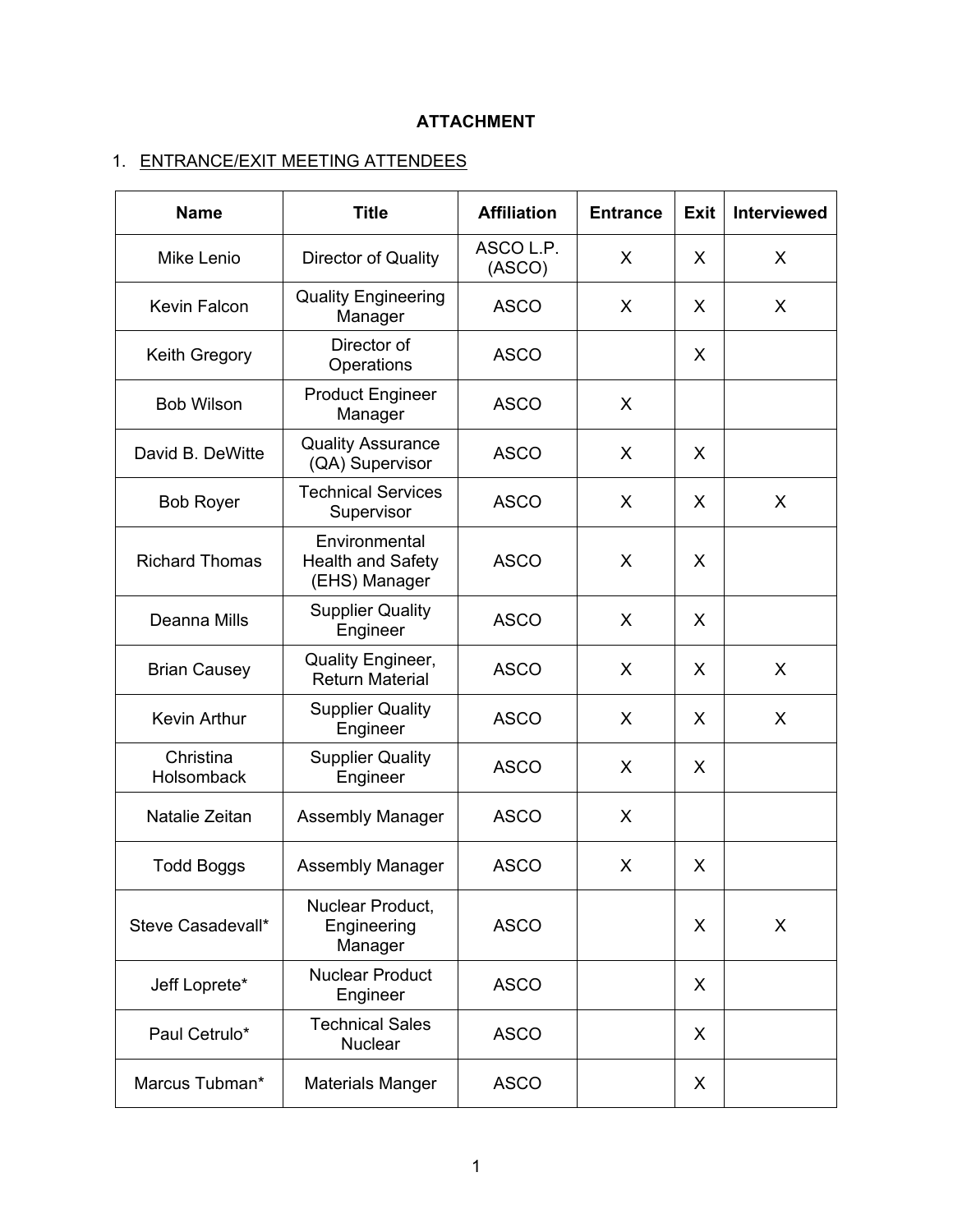| <b>Name</b>             | <b>Title</b>                            | <b>Affiliation</b>                                  | <b>Entrance</b> | Exit | <b>Interviewed</b> |
|-------------------------|-----------------------------------------|-----------------------------------------------------|-----------------|------|--------------------|
| Todd Yanofchick*        | <b>Director Nuclear</b><br>Engineering  | <b>ASCO</b>                                         |                 | X    |                    |
| Jian Zhou*              | <b>Nuclear Product</b><br>Engineer      | <b>ASCO</b>                                         |                 | X    |                    |
| <b>Randy Usry</b>       | <b>Quality Engineer</b>                 | <b>ASCO</b>                                         |                 |      | X                  |
| <b>Robert Arnone</b>    | <b>Senior Quality</b><br>Engineer       | <b>ASCO</b>                                         |                 |      | X                  |
| Donna Herron            | <b>QA Technician</b>                    | <b>ASCO</b>                                         |                 |      | X                  |
| Brenda Johnson          | Quality Control (QC)<br>Inspector       | <b>ASCO</b>                                         |                 |      | X                  |
| Jean Anderson           | Calibration<br>Specialist               | <b>ASCO</b>                                         |                 |      | X                  |
| <b>Paul Dischenes</b>   | QC Receiving<br>Technician              | <b>ASCO</b>                                         |                 |      | X                  |
| <b>Susan Phillips</b>   | <b>Nuclear Dedication</b><br>Technician | <b>ASCO</b>                                         |                 |      | X                  |
| Linda Wessinger         | <b>Nuclear Dedication</b><br>Technician | <b>ASCO</b>                                         |                 |      | X                  |
| Joyce Choly             | <b>Nuclear Assembly</b><br>Supervisor   | <b>ASCO</b>                                         |                 |      | X                  |
| Andrew Zamiela          | <b>QA Engineer</b>                      | <b>ASCO</b>                                         |                 |      | X                  |
| <b>Barbara Anderson</b> | <b>QA Administrative</b><br>Assistant   | <b>ASCO</b>                                         |                 |      | X                  |
| Kerri Kavanagh          | <b>Branch Chief</b>                     | <b>Nuclear</b><br>Regulatory<br>Commission<br>(NRC) |                 | X    |                    |
| Dong Park               | <b>Team Leader</b>                      | <b>NRC</b>                                          | X               | X    |                    |
| <b>Greg Galletti</b>    | Inspector                               | <b>NRC</b>                                          | X               |      |                    |
| <b>Thomas Herrity</b>   | Inspector                               | <b>NRC</b>                                          | X               | X    |                    |
| Yamir Diaz-Castillo     | Inspector                               | <b>NRC</b>                                          | X               | X    |                    |

\* Present via telephone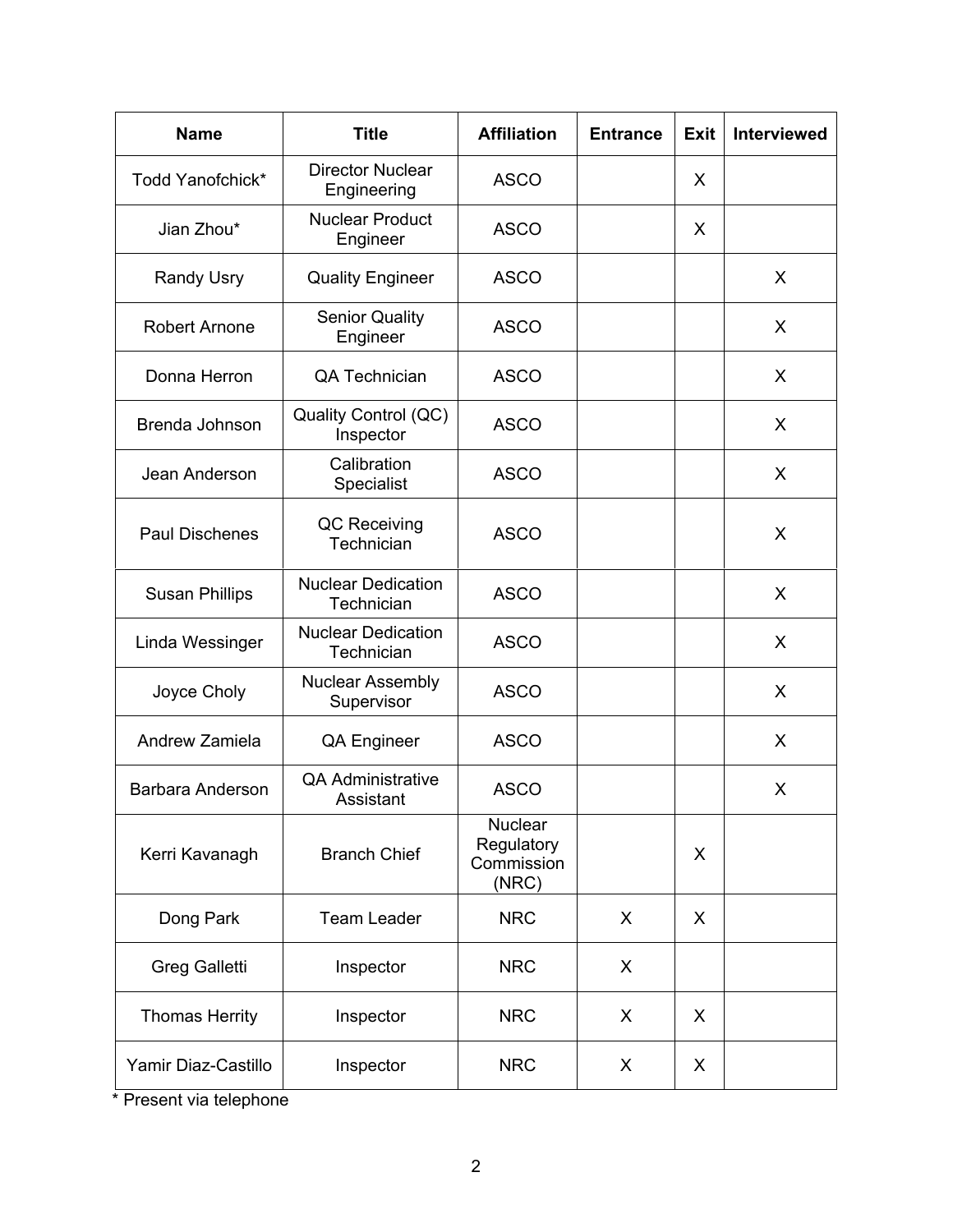# 2. INSPECTION PROCEDURES USED

Inspection Procedure (IP) 36100, "Inspection of 10 CFR Part 21 and Programs for Reporting Defects and Noncompliance," dated May 16, 2019.

IP 43002, "Routine Inspections of Nuclear Vendors," dated January 27, 2017.

IP 43004, "Inspection of Commercial-Grade Dedication Programs," dated January 27, 2017.

# 3. LIST OF ITEMS OPENED, CLOSED, AND DISCUSSED

| <b>Item Number</b>   | <b>Status</b> | Type                              | <b>Description</b>                    |
|----------------------|---------------|-----------------------------------|---------------------------------------|
| 99901054/2016-201-01 | <b>CLOSED</b> | Notice of<br>Nonconformance (NON) | Criterion III<br><b>Criterion VII</b> |

# 4. DOCUMENTS REVIEWED

# Design Control Documents

- EDP-111, "Qualification of Products for Safety Related Nuclear Power Plant Applications," Revision P, dated June 4, 2018
- EDP-129, "Reviewing Documents for Impact on the Performance of Nuclear Products," Revision P, dated June 4, 2018
- GBP-004, "ECR Quick Start Guide," Revision M, dated April 24, 2017
- GBP-005, "ECR User Guide (Detailed)," Revision J, dated February 17, 2016
- GBP-004, "ECN Quick Start User Guide," Revision D, dated September 28, 2017
- GBP-007, "ECN Central User Guide (Detailed)," Revision F, dated October 3, 2017
- NPD2.5-001, "New Product Development Process for Platform Products," Revision B, dated February 26, 2013
- Seismic Qualification Test Report No. K-505569-REP-0001 for the seismic qualification of ASCO solenoid valves, dated October 1, 2019
- Seismic Qualification Test Report No. K-115573-RA-0001, Revision 0, for the seismic qualification of ASCO solenoid valves, dated May 9, 2018

# Design Review Process

• ECN 277890, "Engineering Change Notice – Design Review Nuclear – NT Scram Solenoid Pilot Valve LED," dated October 16, 2017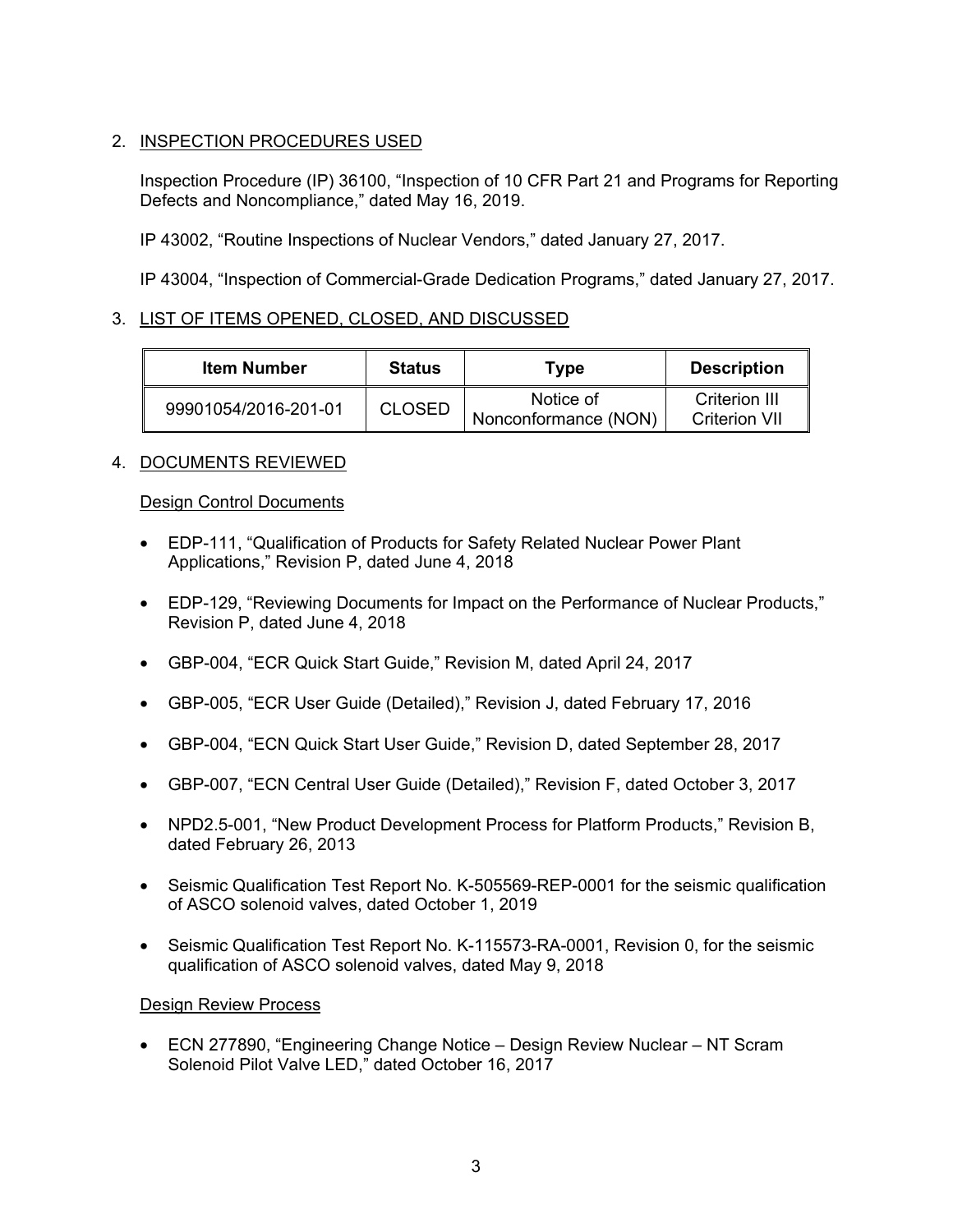- DPR-VSI-111647, "Design Proposal Review Release NT SSPV LED Upgrade," dated August 14, 2017
- NPD2-005, "New Product Development Design Review Process (Portfolio and Customer Special Products," dated October 26, 2009
- NPD2.5-009, "Development Process for Product Engineering Projects," Revision A, dated February 4, 2013
- NPD2.5-010, "Three Gate Product Transfer and Localization Process." Revision B. dated October 1, 2017

# Commercial Grade Dedication

- EDP-177, "Determination of Critical Characteristics for Dedication Inspection (Nuclear Products)," Revision E, dated September 20, 2016
- MP-I-081, "Manufacturing Procedure for Nuclear Products Procedure for Reporting Defects, Deviations, Noncompliance or Failure to Comply (Safety Related 10CFR – Part 21," Revision V, dated February 2, 2018
- NUC-100109, "Product Eng. FMEA review minutes per EDP-177," dated September 19, 2016
- ECN 268587, "Determination of Inspection Steps for Nuclear," dated September 21, 2016
- NT8316, "Potential Failure Modes and Effects Analysis (Design FMEA)," dated September 19, 2016
- NPD2.5-007, "ASCO Global Codification," Revision DA, dated March 2, 2020, 2013
- QC-ER-096, "Commercial Grade Dedication of Nuclear Valves, Actuators, and Pressure/Temperature Switches, and Calibration Services," Revision AH, dated February 20, 2020
- QC-ER-109, "Responsibility of the QA Engineering Group," Revision F, dated June 20, 1980
- QC-ER-227, "Use of Koslow Metal Alloy Sorter," Revision B, dated June 6, 2018

# Post Assembly Testing 125V Alternate Current Solenoid Valve

- AP-NP-228973, "NP & NS 8300 (P37)
- TP-1-035, "Testing Coils for Nuclear Valves & Kits," Revision BA, dated February 26, 2008 – Hi Pot Test
- TP-3-046, "NP8300 and NS8300," Revision AF, dated October 31, 2018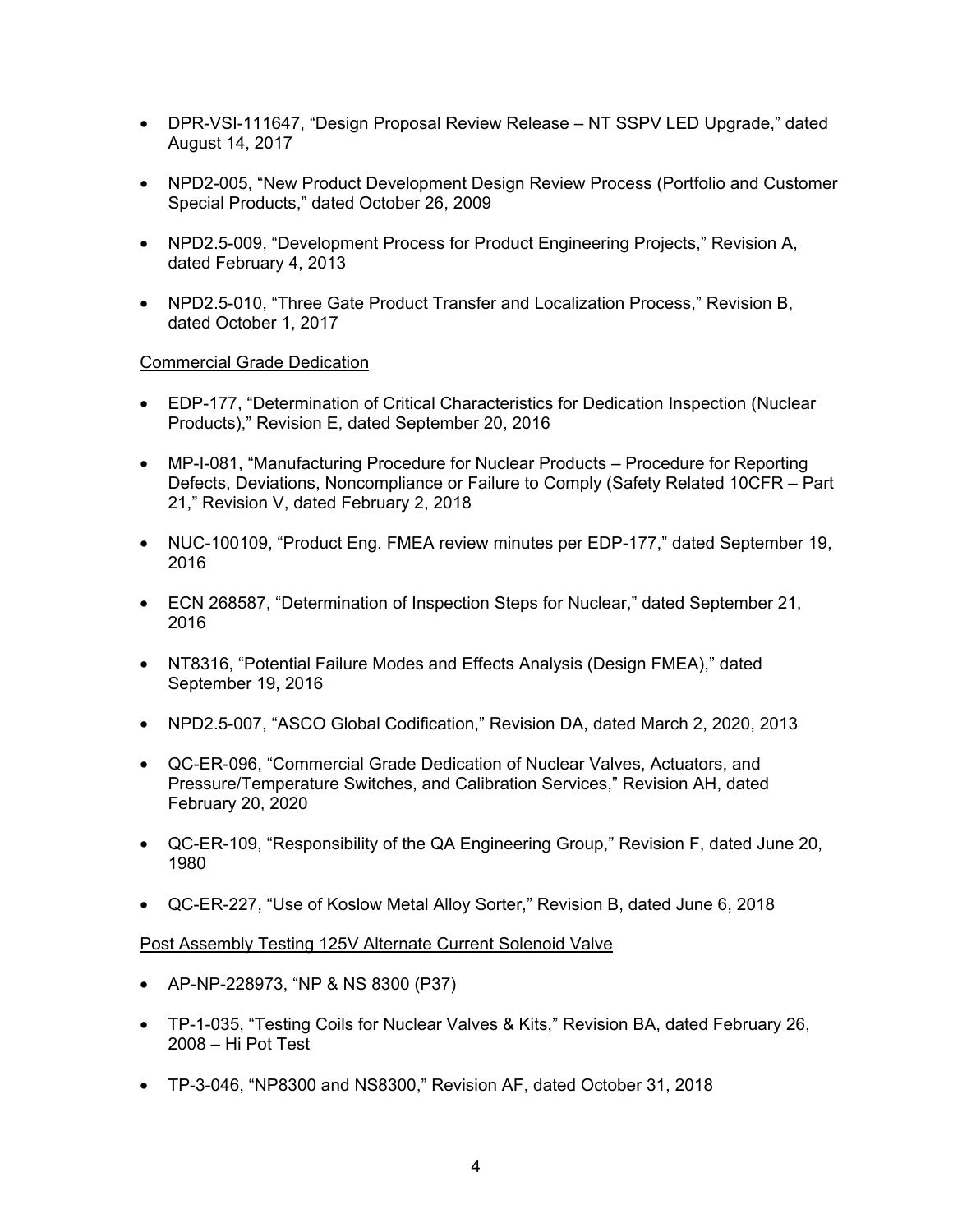# **Sampling**

• MP-I-026, "Sampling Plan for Product Acceptance," Revision AB, dated November 28, 2018

# Work Orders and Associated Process Inspection Worksheets

- 22071825, "125/DC KD Valve / Solenoid," dated March 6, 2020
- 22085330, "125/DC DD Valve / Solenoid," dated March 6, 2020
- 21860837, "125/DC WD Valve / Solenoid," dated February 11, 2020
- 21824271, "125/DC KD Valve / Solenoid," dated February 5, 2020
- 22085340, "120/60 DA Valve/ Solenoid," dated March 4, 2020

# Policies and Procedures

- MP-I-128, "Procedure for Handling Return of Nuclear Product," Revision C, dated September 9, 2012
- MP-I-046, "Verification of Valve Contracts Requirements by Quality Assurance," Revision N, dated February 2, 2020
- MP-I-128, "Procedure for Handling Return of Nuclear Product," Revision C, dated September 5, 2012
- QC-ER-008, "Material Verification," Revision AB, dated February 25, 2020
- QC-ER-057, "Procedure for Collection Plans," Revision J, dated February 20, 2020
- QC-ER-079, "Procedure for Reporting and Executing Internal Corrective & Preventive Actions for Non-Conformances (I-CARS)," Revision R, dated February 20, 2020
- QC-ER-079, "Procedure for Reporting and Executing Internal Corrective & Preventive Actions for Non-Conformances (I-CARS)," Revision Q, dated September 10, 2018
- QC-ER-081, "Corrective & Preventive Actions for Government & Commercial Material," Revision L, dated October 15, 2013
- QC-ER-121, "Conducting Outside Quality Audits or Surveys," Revision AC, dated February 28, 2018
- QC-ER-038, "Inspection Guide for ASCO Rubber Components," Revision C, dated June 21, 1967
- EDP-013, "Request for Engineering Investigation (E.I.) or Change," Revision AG, dated November 15, 2019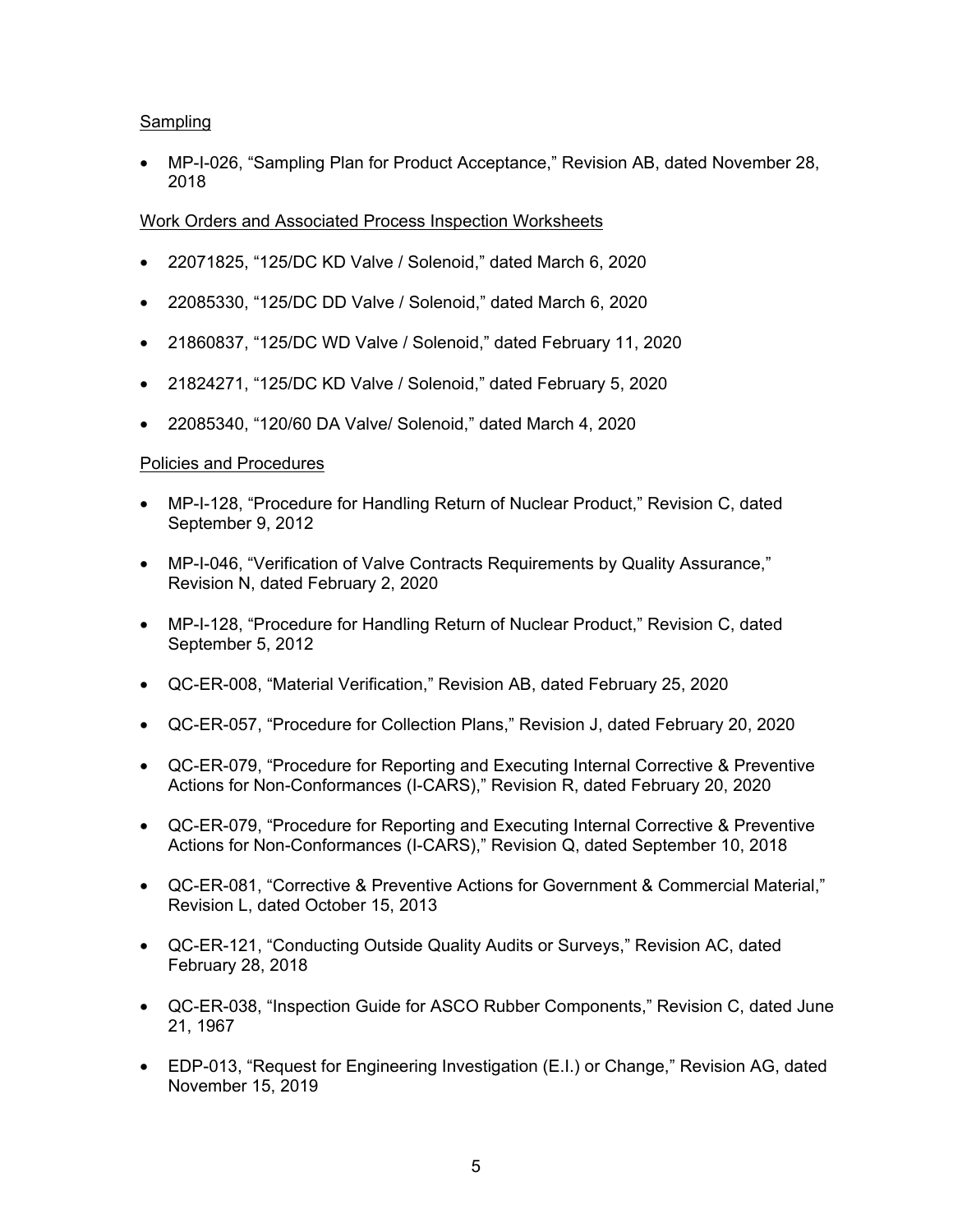- QC-ER-003, "Responsibilities of Gage Calibration Technician/Specialist (Management Calibration Program)," Revision AH, dated May 23, 2019
- QC-ER-024, "Receiving Inspection," Revision U, dated September 22, 2015
- QC-ER-80, "Training and Qualification of Q.A. Personnel," Revision E, dated December 1, 2009
- QC-ER-084, "Conducting Internal Quality Audits," Revision BR, dated November 11, 2018
- QC-ER-142, "Lead Auditor Qualification," Revision G, dated November 7, 2019
- QC-ER-168, "Calibration and Maintenance of Instrumentation," Revision R, dated May 20, 2019
- QC-ER-217, "Measurement and Test Equipment (M&TE) Access System Procedure (Electronic)," Revision G, dated November 6, 2015
- QC-CP-89, "Calibration of Internal Calipers," dated July 31, 2015 (no Revision No. available)
- VSP-16, "Procedure for Entering Customer Purchase Orders for Nuclear Safety Related Offerings," Revision L, dated October 1, 2012
- ASCO's Supplier Requirements Manual
- Manufacturing Procedure (MP) No. G-091, "Receipt, Marking, and Stocking of Raw Material," Revision U, dated August 9, 2018
- PUR-001, "Supplier Evaluation and Audits," Revision B, dated March 19, 2013
- PUR-002, "Adding Suppliers/Sub-Contractors," Revision B, dated March 19, 2013
- PUR-003, "Approved Suppliers," Revision C, dated March 19, 2013
- PUR-005, "Issuing Purchase Orders," Revision B, dated March 19, 2013

#### Corrective Action Reports

- ICAR No. I-021516-01, dated February 15, 2016
- ICAR No. I-021516-02, dated February 15, 2016
- ICAR No. I-021516-03, dated February 15, 2016
- ICAR No. I-021516-04, dated February 15, 2016
- ICAR No. I-022216-05, dated February 22, 2016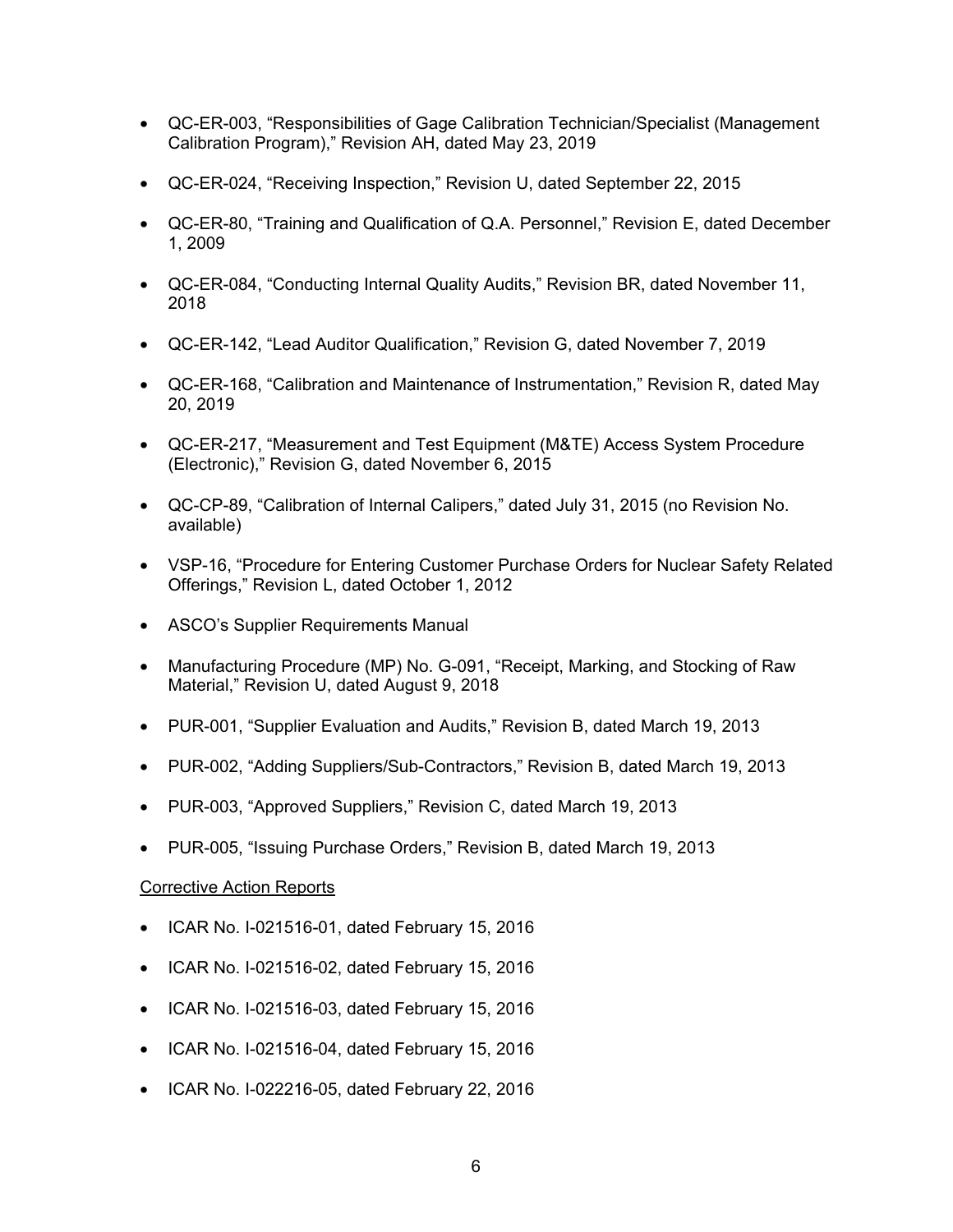- ICAR No. I-022216-06, dated February 22, 2016
- ICAR No. I-022216-07, dated February 22, 2016
- ICAR No. I-022216-08, dated February 22, 2016
- ICAR No. I-030216-09, dated March 2, 2016
- ICAR No. I-030216-10, dated March 2, 2016
- ICAR No. I-030216-11, dated March 2, 2016
- ICAR No. I-030216-12, dated March 2, 2016
- ICAR No. I-051616-01, dated May 16, 2016
- ICAR No. I-051616-02, dated May 16, 2016
- ICAR No. I-051616-03, dated May 16, 2016
- ICAR No. I-060718-03, dated June 13, 2018
- ICAR No. I-030420-01, dated March 4, 2020

#### Corrective Actions Opened During the NRC Inspection

- ICAR No. I-031320-01, dated March 13, 2020
- ICAR No. I-031320-02, dated March 13, 2020
- ICAR No. I-031320-03, dated March 13, 2020
- ICAR No. I-031320-04, dated March 13, 2020
- ICAR No. I-031320-05, dated March 13, 2020
- ICAR No. I-031320-06, dated March 13, 2020
- ICAR No. I-031320-07, dated March 13, 2020
- ICAR No. I-031320-08, dated March 13, 2020

#### Corrective Action Documents

- 652A, Corrective Action Report Log for Procedures and Systems (ICAR)
- Returned Material Packages dated December 30, 2019 and October 24, 2019, showing receipt, review, disposition/return to customer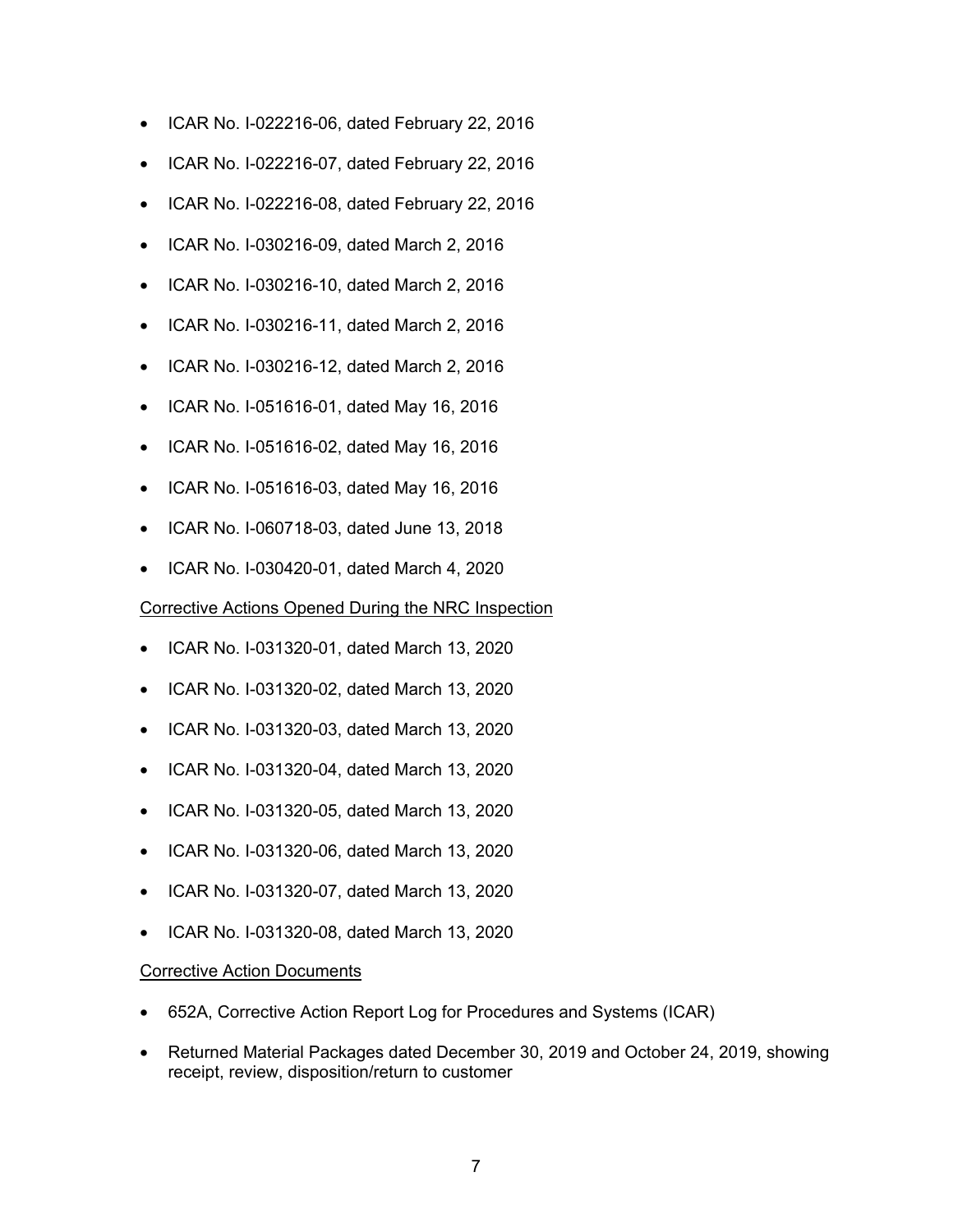- Non-conforming Material Report No. 7220
- Hold item, ticket No. 000302464, dated March 9, 2020 (in the casting scrap salvage area)
- 10 CFR Part 21 Meeting agenda log (spreadsheets) for 2016, 2017, 2018, 2019, and 2020

# Purchase Orders, Audit Reports, and Commercial-Grade Surveys

- ASCO's Calibration Providers List
- External Audit Report of a supplier of testing services for an audit performed on August 6, 2019
- External Audit Report of a supplier of testing services for an audit performed on December 20, 2019
- Internal Audit Report, "Receiving Inspection," dated August 22, 2018
- Internal Audit Report, "Receiving Inspection," dated March 26, 2019
- Internal Audit Report, "Management," dated January 17, 2019
- Internal Audit Report, "Management," dated January 20, 2020
- Internal Audit Report, "Production Control Valve & Actuator," dated March 13, 2019
- Internal Audit Report, "Production Control Valve & Actuator," dated February 28, 2020
- Internal Audit Report, "Calibration Audit," dated October 3, 2018
- Internal Audit Report, "Product Engineering/Technical Services," dated February 18, 2019
- Internal Audit Report, "Navy Inspection/Nuclear Dedication Inspection," dated August 29, 2018
- Internal Audit Report, "Navy Inspection/Nuclear Dedication," dated April 30, 2019
- Internal Audit Report, "Management," dated January 17, 2019
- Internal Audit Report, "Management," dated January 30, 2020
- Purchase Order (PO) No. 4241004893 for an electrical connector assembly, Revision 1, dated August 2, 2019
- PO No. 4241006738 for an electrical connector assembly, Revision 2, dated September 10, 2019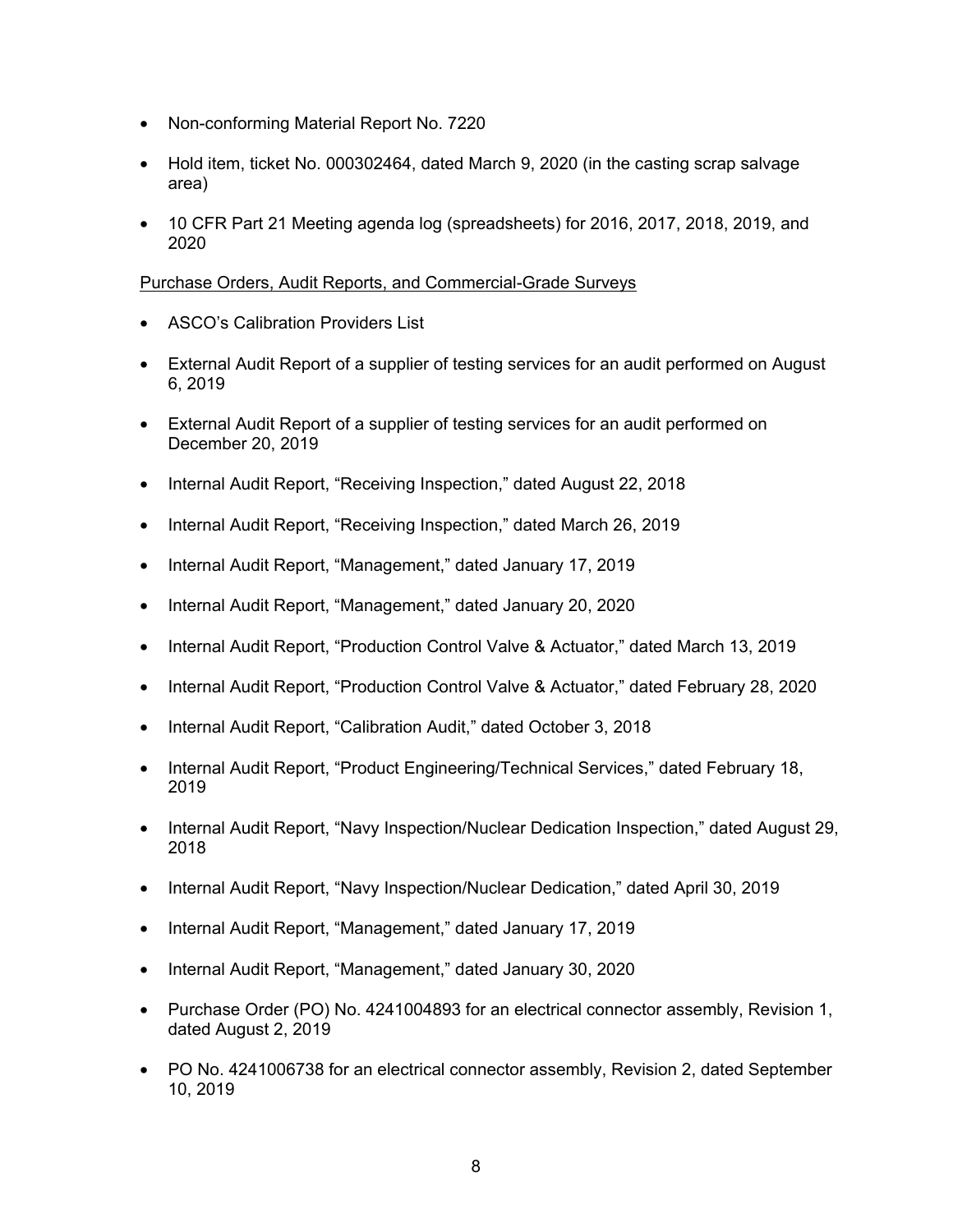- PO No. 810800 for seismic testing services, Revision 0, dated November 30, 2017
- PO No. 4241003427 for seismic testing services, Revision 2, dated July 9, 2019
- PO No. 4241009261 for calibration services, Revision 0, dated October 30, 2019
- PO No. 4241010486 for calibration services, Revision 0, dated November 26, 2019
- PO No. 937546 for calibration services, Revision 0, dated April 28, 2019
- PO No. 4241000635 for calibration services, Revision 0, dated May 6, 2019
- PO No. 4241004826 for calibration services, Revision 0, dated August 1, 2019
- PO No. 4241002297 for calibration services, Revision 0, dated June 14, 2019
- PO No. 864434 for calibration services, Revision 0, dated June 6, 2018
- PO No. 787914 for calibration services, Revision 0, dated September 13, 2017
- Commercial-Grade Survey of supplier No. 150002160, dated November 20, 2018
- Commercial-Grade Survey of supplier No. 150036573, dated August 26, 2015
- ASCO Receipt Traveler for a cold rolled steel sleeve associated with purchase order No. 99002545
- Drawing No. 099033, "Sleeve M-12 Solenoid," Revision 8 (no date available)

# Calibration Records and Certificates of Conformance

- ASCO's Calibration Commercial Grade Checklist
- Calibration Work order for gage ID No. IDG-D11, dated March 11, 2020
- Certificate of Conformance/Compliance for PO No. 4241004893, dated October 31, 2019
- Certificate of Conformance/Compliance for PO No. 4241006738, dated November 26, 2019
- Certificate of Conformance for PO No. 810800 (no date provided)
- Certificate of Conformance for PO No. 4241003427 (no date provided)
- Certificate of Conformance for a cold rolled steel sleeve, dated March 6, 2020
- Certificate of Calibration No. 12052019-000050 for gage ID No. DI-08456, calibrated on December 5, 2019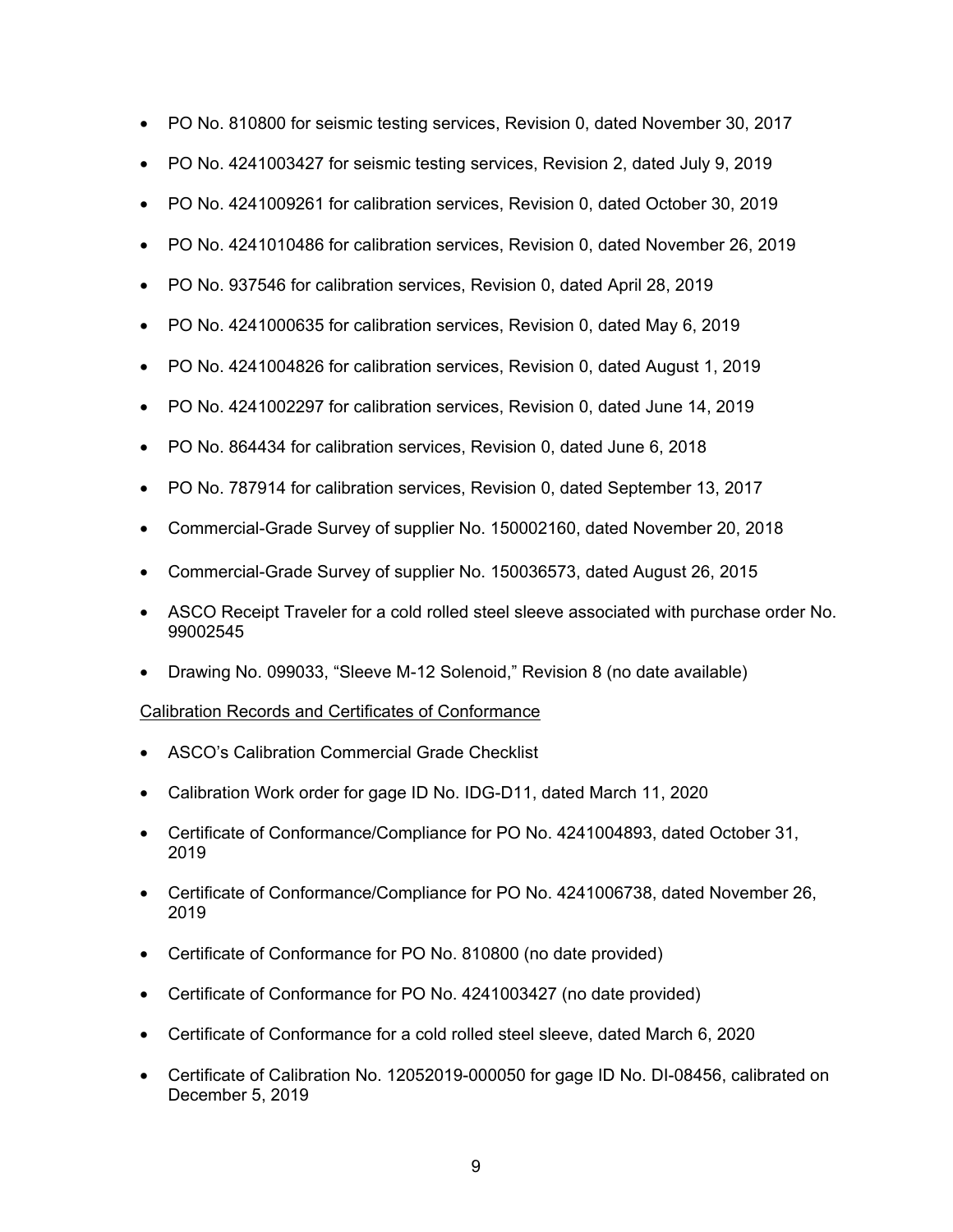- Certificate of Calibration No. 10092019-000001 for gage ID No. SC-7193, calibrated on October 9, 2019
- Certificate of Calibration No. 10192019-000023 for gage ID No. PGS-02, calibrated on October 19, 2019
- Certificate of Calibration No. 03112020-000025 for gage ID No. IDG-D11, calibrated on March 11, 2020
- Certificate of Calibration No. 02032020-000029 for gage ID No. DI-25, calibrated on February 2, 2020
- Certificate of Calibration No. 09232019-000029 for gage ID No. TQ-250 E, calibrated on September 23, 2019
- Certificate of Calibration No. 03062020-000017 for gage ID No. VTAT-8300-001, calibrated on March 6, 2020
- Certificate of Calibration No. 12272019-000009 for gage ID No. VTAT-027502-2, calibrated on December 27, 2019
- Certificate of Calibration No. 01142020-000053 for gage ID No. TQ-6988, calibrated on January 14, 2020
- Certificate of Calibration No. 1654680 for gage ID No. PR-407 A, calibrated on August 8, 2019
- Certificate of Calibration No. 1654674 for gage ID No. PR(I)-88, calibrated on August 8, 2019
- Certificate of Calibration No. 1645302 for gage ID No. PR(I)-502 A, calibrated on July 9, 2019
- Certificate of Calibration No. 1604774 for gage ID No. HP-25, calibrated on February 25, 2019
- Measuring and Test Equipment (M&TE) Report Form No. 5336 for gage ID No. SURF PL-950362, dated January 15, 2020
- M&TE Report Form No. 4717 for gage ID No. PR-575 B, dated January 9, 2019
- M&TE Report No. 5337 for gage ID No. SPR TEST-2A, dated January 15, 2020

# Nonconformance Reports

- ERP NC Number: NC000300932
- ERP NC Number: NC000301994